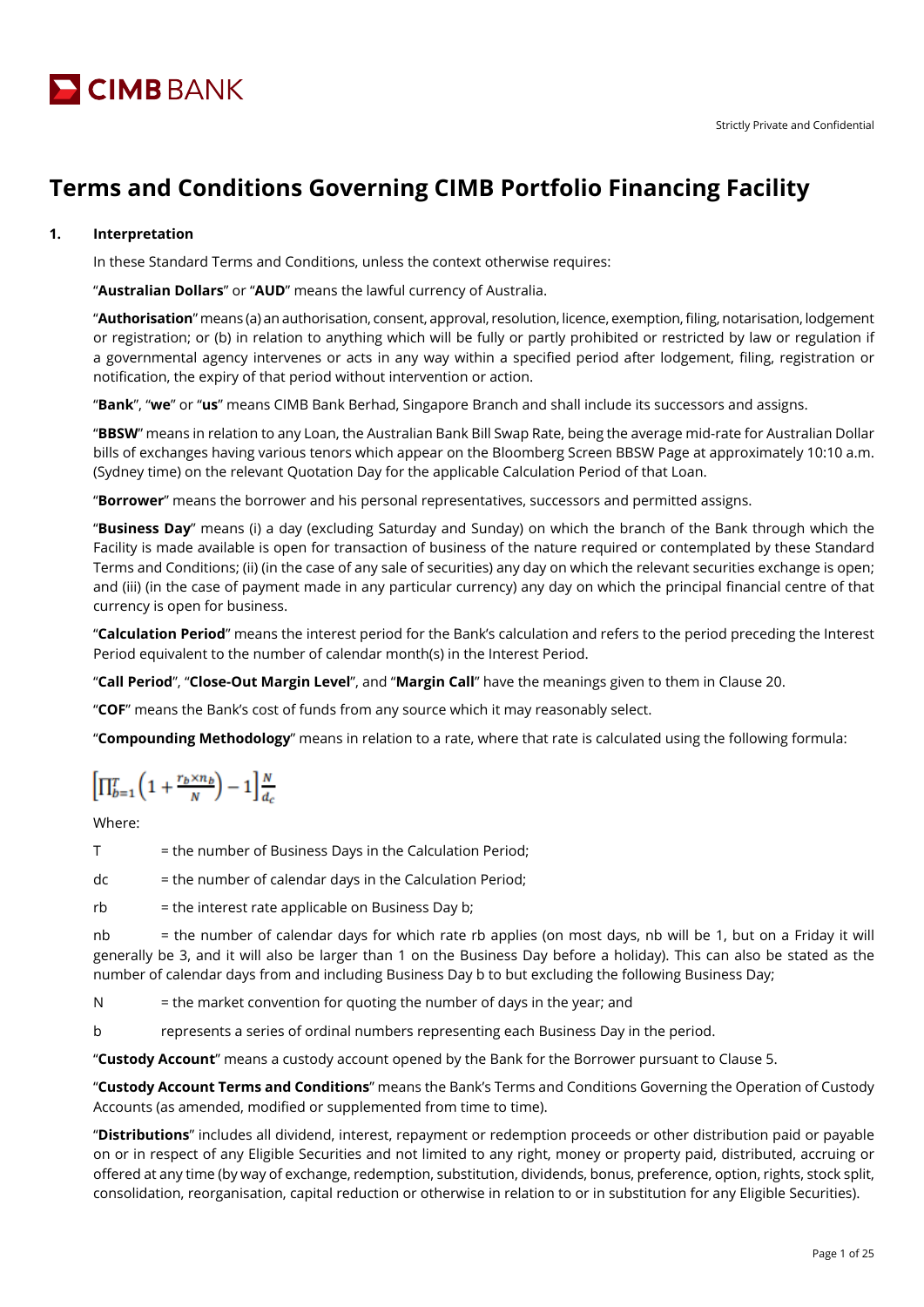

"**Eligible Securities**" includes interest or cash, units in funds, trusts, collective investment schemes, life policies, shares, stocks, warrants, bonds, debentures, certificates of deposit, debt securities, market-linked structured investment products or strategy to facilitate, inter alia, customised risk-return objectives, involving the combination of various financial instruments and derivatives, including but not limited to, structured notes, structured funds and other alternative investment structures, and other securities of any kind whatsoever held with the Bank (whether in Singapore Dollars or any foreign currency) from time to time offered by the Obligor to the Bank as collateral and security for the Facility pursuant to the Security Documents and such Eligible Securities shall include (without limitation) any Distributions.

"**€STR**" means in relation to any Loan, a reference rate for the currency euro (€STR ) based on the money market statistical reporting of the Eurosystem calculated and published by the European Central Bank (ECB) or any successor administrator, whereby the relevant €STR for an upcoming Calculation Period shall be calculated using the prescribed Compounding Methodology.

"**Euro**" or "**€**" means the official currency of the member states of the European Union.

"**Event of Default**" means any of the events set out in Clause 16 of these Standard Terms and Conditions.

"**Facility**" means the Portfolio Financing Facility which may from time to time be made available by the Bank to the Borrower pursuant to a Facility Letter and these Standard Terms and Conditions.

"**Facility Letter**" means the facility letter and the other letters of offer or other letters (including any supplemental letters of offer) which may from time to time be issued by the Bank to the Borrower in relation to the Facility.

"**Facility Limit**" and "**LTV**" have the meanings given to them in Clause 4.

"**Finance Document**" means the Facility Letter, these Standard Terms and Conditions, the Security Documents, the Custody Account Terms and Conditions, the Pledged Investment Account Terms and Conditions (if a Pledged Account has been opened)and any other document designated by the Bank as a "Finance Document" from time to time.

"**Guarantor**" means any person(s) who is providing a guarantee to secure the payment of the Secured Amounts.

"**Interest Period**" means the interest period for your payment and refers to each interest period as determined pursuant to the Facility Letter.

"**Japanese Yen**" or "**JPY**" means the lawful currency of Japan.

"**Loan**" means, at any time, any advance(s) made or the amount outstanding under the Facility.

"**Loan Application**" means an application that is in form and substance satisfactory to the Bank and at any time signed by the Borrower as an applicant to the Bank for the Portfolio Financing Facility.

"**MAS**" means the Monetary Authority of Singapore.

"**Material Adverse Effect**" means a material adverse effect or change in:

- (a) the ability of the Obligor to perform and comply with its obligations under any Finance Document;
- (b) the validity, legality or enforceability of, or the rights or remedies of the Bank under, any Finance Document; or
- (c) the validity or enforceability of, or the effectiveness or ranking of, any Security granted or purported to be granted pursuant to any Security Document.

"**Nominee**" means any nominee company as determined by the Bank.

"**Obligor**" means the Borrower, the Guarantor or any other security provider for the payment of the Secured Amounts.

"**Optional Currency**" shall have the meaning set out in the Facility Letter.

"**Perfection Requirements**" means the making of the appropriate registrations, filings or notifications of the Security Documents for the purpose of perfecting any Security created thereunder.

"**Pledged Account**" means a pledged account opened by the Bank for the Borrower pursuant to Clause 5.

"**Pledged Investment Account Terms and Conditions**" means the Bank's Pledged Investment Account Terms and Conditions (as amended, modified or supplemented from time to time).

"**Portfolio Financing Facility**" means the Facility extended by the Bank to the Borrower for the Borrower's personal use secured against the Eligible Securities.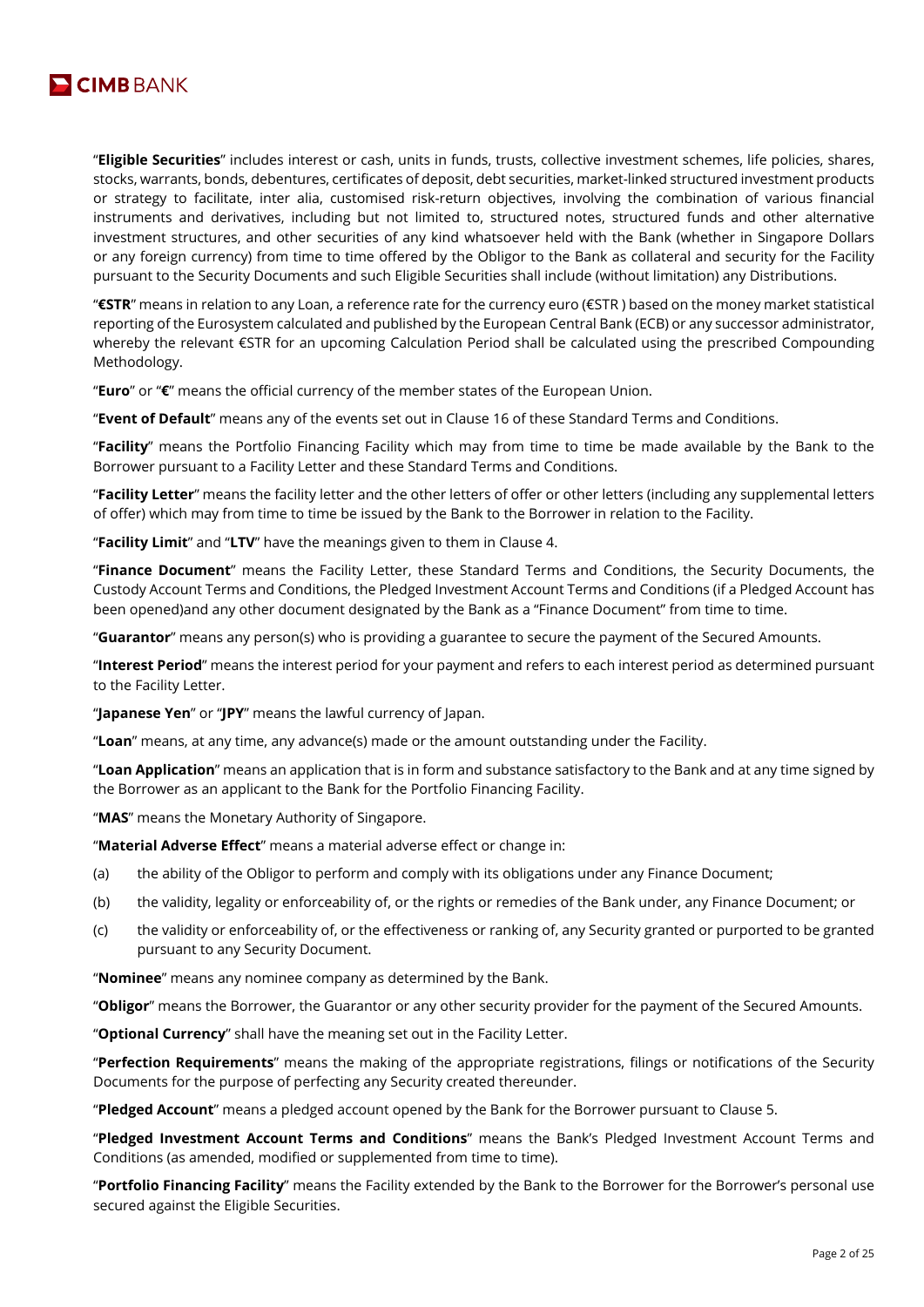

"**Pound Sterling**" or "**GBP**" means the lawful currency of the United Kingdom.

"**Quotation Day**" means, in relation to any period for which an interest rate is to be determined:

- (a) in relation to COF, any day (as determined by the Bank) within five Business Days after the first day of that period;
- (b) in relation to SORA, one Business Day before the first day of that period; and
- (c) in relation to BBSW, SOFR, SONIA, TONAR and €STR, two Business Days before the first day of that period.

"**Regulatory Requirements**" means any regulation, rule, official directive, government request, circulars, notes, requirements, orders, rules, rulings, code of practice or guideline (in each case, whether or not having the force of law) of any government organization, agency, department, taxing authority, other authority or organization in any jurisdiction and/or other persons or body having authority or jurisdiction over the Bank as may be issued from time to time (including without limitation, any anti-money laundering and anti-financing terrorism requirements, government requirements, sanctions or foreign exchange controls).

"**S\$**" or "**SGD**" or "**Singapore Dollars**" means the lawful currency of Singapore.

"**Secured Amounts**" means the aggregate of:

- (a) all moneys whatsoever (including but not limited to principal, interest, commission, charges, fees and costs), whether present or future, actual or contingent, outstanding or payable or agreed to be payable by the Borrower or any other Obligor (whether solely or jointly with another) from time to time or which the Bank may from time to time become liable to pay;
- (b) all liabilities and obligations whether present or future, actual or contingent:
	- (i) for the repayment or payment of any moneys by the Borrower or any other Obligor from time to time; and/or
	- (ii) which the Bank may from time to time incur (including but not limited to any liability or obligation arising from or incurred under any guarantee, indemnity, undertaking or other agreement or instrument);

in respect of or arising from the Facility and/or any other Finance Document in connection with the Facility.

"**Security**" means a mortgage, charge, pledge, lien or other security interest securing any obligation of any person or any other agreement or arrangement having a similar effect.

"**Security Documents**" means all security documents (including but not limited to any guarantee or indemnity) which may from time to time be executed to secure the payment by the Borrower or any other Obligor of the Secured Amounts.

"**SOFR**" means in relation to any Loan, the secured overnight financing rate (SOFR) administered by the Federal Reserve Bank of New York (or any other person which takes over the administration of that rate) published by the Federal Reserve Bank of New York (or any other person which takes over the publication of that rate), whereby the relevant SOFR rate for an upcoming Calculation Period shall be obtained based on the relevant historical compounded SOFR 30-day average, 90-day average and 180-day average on the Quotation Day as the case may be.

"**SONIA**" means in relation to any Loan, the sterling overnight index average (SONIA) reference rate published on the Bank of England website, or any successor website officially designated by the Bank of England (or as published by its authorised distributors), whereby the relevant SONIA rate for an upcoming Calculation Period shall be calculated using the prescribed Compounding Methodology.

"**SORA**" means in relation to any Loan, the Singapore Overnight Rate Average (SORA) as published on the Statistics page of the website of the MAS, or any successor website officially designated by the MAS (or as published by its authorised distributors) ("**MAS SORA Website**"), whereby the relevant SORA for an upcoming Calculation Period shall be obtained based on the relevant historical 1-month, 3-month and 6-month Compounded SORA each as published on the MAS SORA Website on the Quotation Day as the case may be.

"**Standard Terms and Conditions**" means these standard terms and conditions (as amended, modified or supplemented) from time to time determined by the Bank, applicable to or governing the Facility (and/or the accounts and/or services in respect thereof) that are or may from time to time be comprised in the Facility.

"**Term**" shall have the same meaning as "Interest Period" and is set out in the Facility Letter.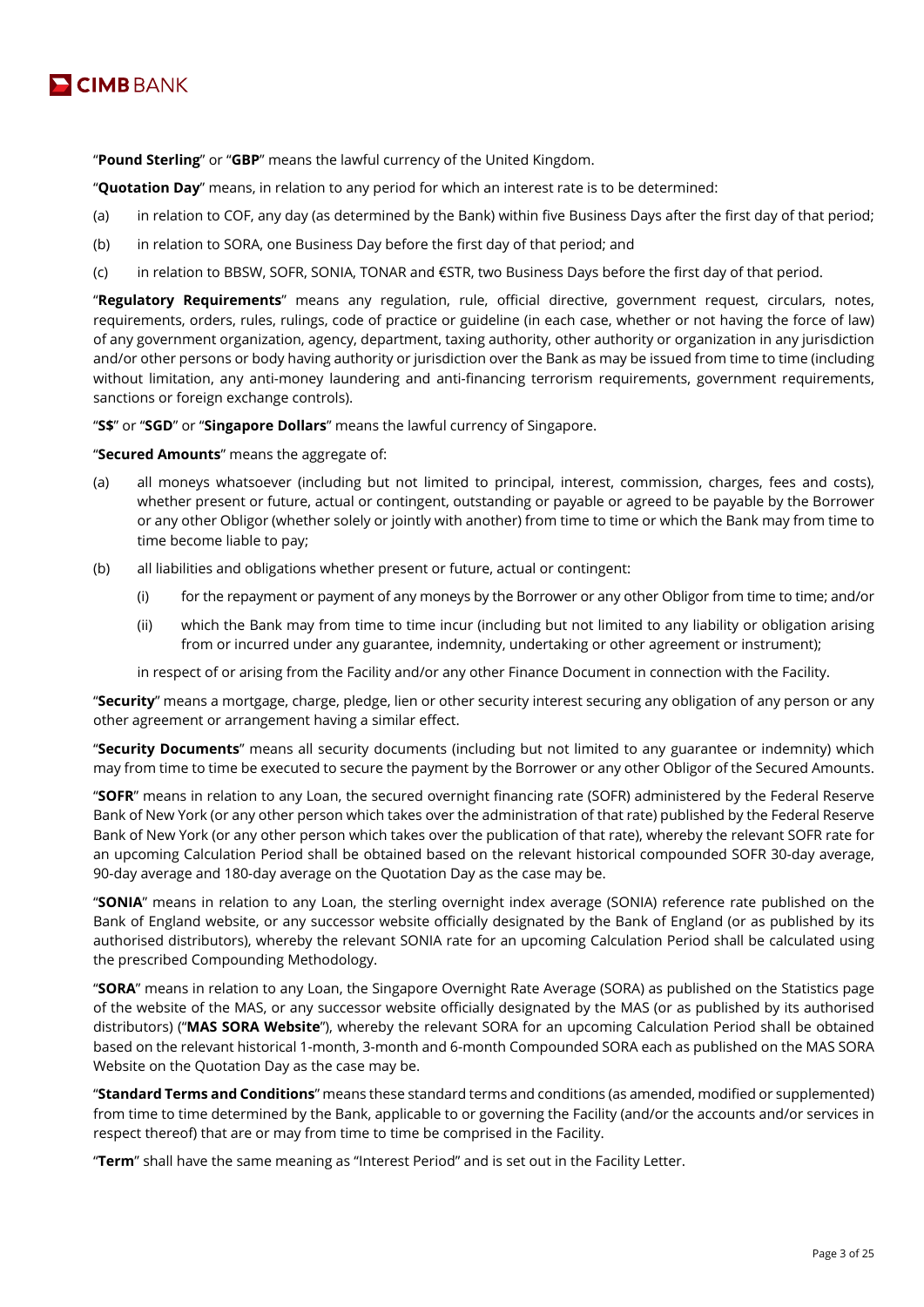

"**TONAR**" means in relation to any Loan, the Tokyo Overnight Average (TONAR) rate provided by the Bank of Japan, as administrator of the benchmark, or any successor administrator, whereby the relevant SONIA rate for an upcoming Calculation Period shall be calculated using the prescribed Compounding Methodology.

"**Unpaid Sum**" means any sum due and payable but unpaid by the Borrower under the Facility Letter or any other Finance Document.

"**US Dollars**" or "**US\$**" or "**USD**" means the lawful currency of the United States of America.

"**Utilisation**" means an utilisation of any of the Facility.

"**You**" and "**your**" refers to the person named in a Finance Document as the Borrower, the Guarantor, and/or the Obligor, as applicable, and shall include each of their successors, permitted assigns or personal representatives.

#### **2. In these Standard Terms and Conditions:**

- (a) unless the context otherwise requires, expressions denoting the singular include the plural and vice versa, expressions denoting the whole include any part, expressions denoting any gender include all genders, expressions denoting a collection or group consisting of two or more constituents thereof include any one or more of such constituents, references to a document include the same as from time to time varied and any document from time to time issued or executed supplemental, in addition or in substitution to or for it, references to the "Facility" include the same as they may from time to time be constituted or varied and references to a person;
- (b) headings and sub-headings are inserted for convenience only and have no legal effect;
- (c) unless the context otherwise requires, where there are two or more persons comprised in the expression "Obligor", any reference to the "Obligor" includes any one or more of such persons and the agreements, covenants, liabilities, obligations, representations, warranties, and undertakings of the Obligor contained in the Facility Letter or any other Finance Document or implied on the part of the Obligor are joint and several and shall be construed accordingly;
- (d) any right, entitlement, discretion, liberty or power which may be exercised or any determination which may be made under the Facility Letter and these Standard Terms and Conditions by the Bank may be exercised or made in the Bank's sole, absolute and unfettered discretion and the Bank shall not be obliged, whether at law or in equity, to give any reasons therefore.

## **3. Conditions Precedent to Availability of Facility**

The Facility (including as revised or supplemented from time to time by the Bank) shall be available for the Borrower's Utilisation upon the fulfilment of all of the following conditions precedent:-

- (a) the relevant Security Documents which the Borrower has to execute and such other documents as required by the Bank in its absolute discretion to be executed has been executed and returned to the Bank;
- (b) the results of the respective Obligor bankruptcy searches and all other searches as the Bank deems necessary are met with and in order;
- (c) the relevant Security which the Borrower or any other Obligor has to provide has been provided to and received by the Bank (including the necessary consents, where applicable);
- (d) any such documents as required by the Bank in its absolute discretion has been properly perfected and/or registered and/or otherwise completed;
- (e) no Events of Default stated in Clause 16 of these Standard Terms and Conditions has occurred in relation to an Obligor;
- (f) the Utilisation is subject to such LTV as may be determined by the Bank (and which may be varied from time to time at its discretion);
- (g) the Bank being satisfied (the Bank's decision shall be final in this respect) that there are no material changes in the Borrower's (and/or an Obligor's, wherever applicable) financial condition which affect or may affect the Bank's security;
- (h) you have provided such collateral as the Bank may specify from time to time;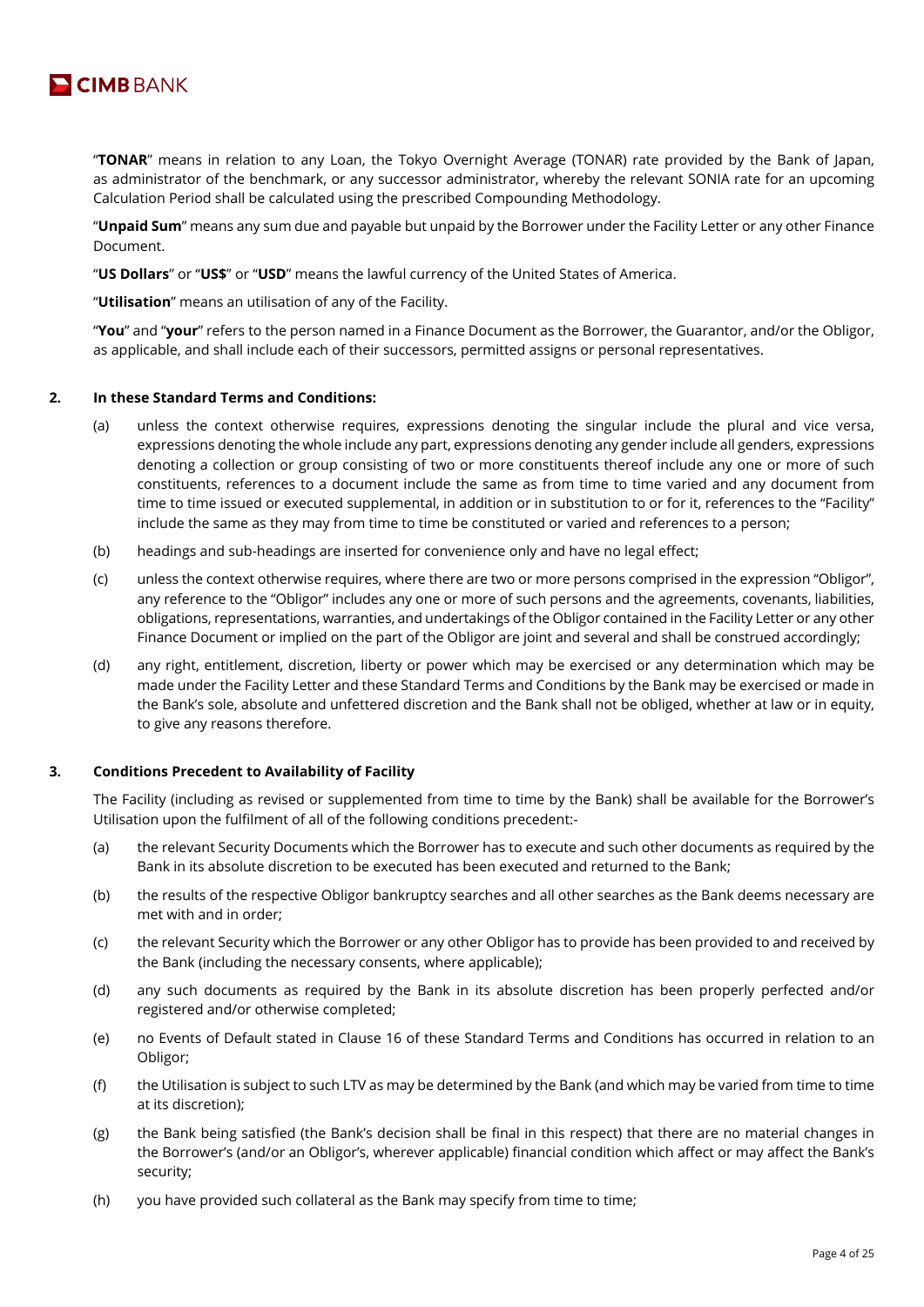

- (i) you have complied with such other condition that the Bank may impose from time to time;
- (j) all costs, expenses and fees (if any) required are duly paid to the Bank;
- (k) the Facility shall only be used for such purposes as may be determined by the Bank at its sole and absolute discretion; and
- (l) any other documents required to be delivered to the Bank pursuant to the Facility Letter, Terms and Conditions, the Security Documents, or as the Bank may reasonably require, have been delivered to the Bank.

The conditions precedent to the availability of the Facility as set out here are intended for the sole benefit of the Bank and may be waived by the Bank, in whole or in part, without prejudicing any rights of the Bank to assert them in whole or in part for subsequent utilisation of the Facility.

## **4. Facility Limit and LTV**

- (a) The limit of the Facility ("**Facility Limit**") is approved by the Bank and as specified in the Facility Letter and may be subject to on-going review. The Bank shall have the absolute discretion and liberty at any time to modify, reduce and cancel the Facility Limit without prior notice to the Borrower.
- (b) In relation to the Portfolio Financing Facility:
	- (i) You shall at all times ensure that the outstanding balance under the Facility does not exceed (A) such percentage of the total value of the collateral acceptable to the Bank and placed with the Bank as collateral which the Bank may stipulate from time to time ("LTV") or (B) the Facility Limit, whichever is lower.
	- (ii) If at any time the Bank shall determine that the outstanding balance under the Facility exceeds the LTV or the Facility Limit, whichever is lower, the Bank shall be entitled to make a margin call on you in accordance with Clause 20 below and/or require you to provide such additional security as the Bank may determine in its sole discretion.

## **5. Appointment of Agent/Nominee**

You hereby acknowledge and accept that you shall appoint the Bank or such other third party Custodian as may be approved by the Bank in its absolute discretion to act as your custodian and authorise the Bank or such other Custodian approved by the Bank in its absolute discretion to establish on its books a Custody Account and/or a Pledged Account in your name for the deposit or delivery of any Eligible Securities from time to time by you to the Bank. The Bank may, in its sole and absolute discretion, appoint any person, agent or Nominee to maintain the Eligible Securities. The Bank's Terms and Conditions Governing the Operation of Custody Accounts and the Pledged Investment Account Terms and Conditions (each as amended, modified or supplemented from time to time) shall apply to any Custody Account and Pledged Account (as the case may be) opened for purposes of the Facility.

# **6. Interest**

- (a) Interest accrued in each Interest Period shall be payable to the Bank no later than 11:30 a.m. on the last day of the Interest Period.
- (b) A certificate by the Bank as to the Bank's prime lending rate, cost of funds or such other rate of interest shall be conclusive and binding for all purposes upon the Borrower.
- (c) Interest shall be calculated on a monthly, annual or such periodic rest(s) as the Borrower may select or (as the case may be) as the Bank may from time to time in its absolute discretion decide. The amount of interest payable shall be calculated from the day of each drawing under the Facility or charge or expenditure imposed or expended by the Bank up to the last day of the month, year or other relevant period as the case may be (during which such drawing, charge or expenditure was made, imposed or expended, both dates inclusive) on such drawing, charge or expenditure. Thereafter interest shall be calculated on the aggregate of the monies outstanding under the Facility, accrued and unpaid interest, charge and expenditure as at the last day of the preceding month, year or other relevant period as the case may be.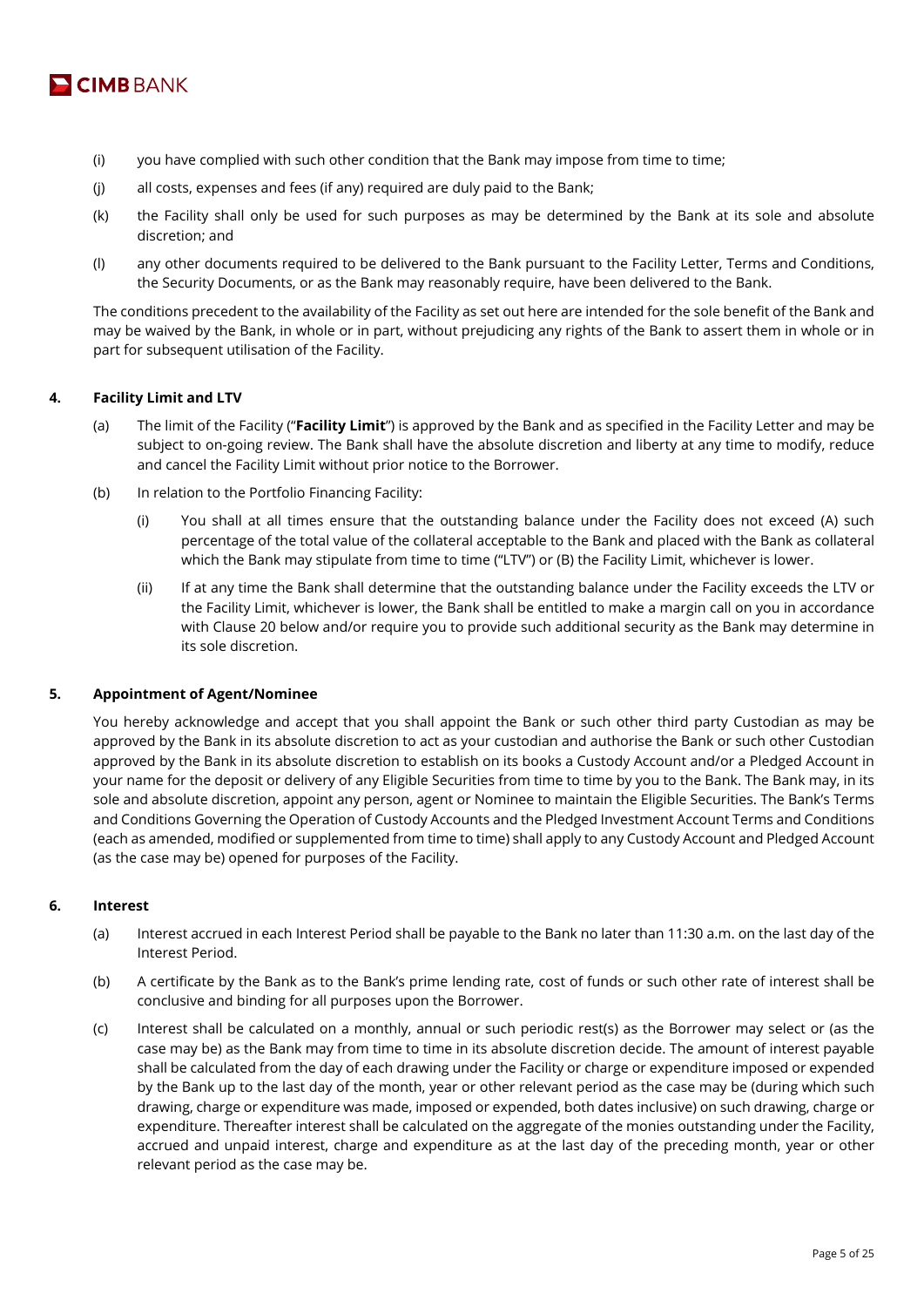

- (d) All interest shall accrue from the date of disbursement until the date of payment (as well after as before judgment or any order of court) notwithstanding the relationship of banker and customer may have ceased by a demand for repayment of the Facility and/or any other monies due to the Bank or otherwise.
- (e) The Bank is entitled without prior notice at any time and from time to time to increase, decrease or vary at its absolute discretion any applicable interest rate(s) and/or any component of the interest rate(s) including the relevant benchmark/reference rate and credit adjustment spread (if any). The Bank shall as soon as practicable thereafter notify you of the aforementioned increase, decrease or variation. Such new interest rate(s) shall take effect from the date determined by the Bank.
- (f) The Borrower shall pay the interest chargeable when due. Any non-payment of interest as stipulated shall cause it to be capitalised and added to the principal sum and interest shall be chargeable thereon at the same rate as prescribed for the respective Facility imposed by the Bank from time to time.
- (g) Where the currency of the Facility is Singapore Dollar, Japanese Yen or Pounds Sterling, unless otherwise provided, all interest charged (including additional interest) will be calculated based on a 365 day year. Where the currency of the Facility is US Dollars, Euros or some other currency, unless otherwise provided, all interest charged (including additional interest) will be calculated based on a 360 day year.
- (h) The interest on any principal monies including capitalized interest shall at the end of each month be capitalized and added for all purposes to the principal sum then owing and thenceforth bear interest as well after as before judgment at the prevailing interest rate and notwithstanding the fact that the relationship of banker-borrower between the Bank and you may cease for any reason whatsoever.

Notwithstanding the above, the Bank reserves the right to recall any or all the Facility upon non- payment of interest, capitalised interest or any other monies due and owing to the Bank.

# **6A. Default Interest**

In the event that the Borrower fails or refuses to pay the interest and/or any repayments of the Facility and/or any other monies due to the Bank when due and payable ("**Overdue Amounts**"), the Borrower shall pay additional interest at the rate of 5% per annum above the Bank's base lending rate prevailing from time to time or at such other rate(s) as specified in the Facility Letter or as the Bank may stipulate from time to time on the Overdue Amounts from the due date until the date of payment, as well after as before judgment, such interest accumulating by way of simple or compound interest as determined by the Bank in its absolute discretion, subject to the payment of a minimum fee of such amount as may be specified by the Bank from time to time.

# **7. Representations and Warranties**

The acceptance and utilisation of the Facility under the Facility Letter shall constitute each Obligor's continuing representation and warranty that:

- (a) it has full power, authority and capacity to borrow, provide security, if any, and observe the terms and conditions of the Facility, and that the aggregate liabilities of each Obligor including all amounts for the time being outstanding under the Facility Letter and the other Finance Documents are not in excess of any limit imposed by any instrument, law or statutory restriction, rule, regulation or covenant to which that Obligor may be subject;
- (b) the obligations expressed to be assumed by it under the Facility Letter and the other Finance Documents are legal, valid, binding and enforceable obligations;
- (c) there is no provision in any mortgage, indenture, trust deed or agreement binding on it or affecting its property and there is no law or regulation or decree or any Regulatory Requirement to which it is subject which would be in conflict with or would prevent it from accepting the Facility on the terms and conditions stated in the Facility Letter and these Standard Terms and Conditions or would prevent the observance of any of the terms herein or in any other Finance Document;
- (d) no Event of Default is continuing or might reasonably be expected to result from the making of any Utilisation. No other event or circumstance is outstanding which constitutes, or which would with the giving of notice or the passing or lapse of time and/or a relevant determination constitute, a default under any other agreement or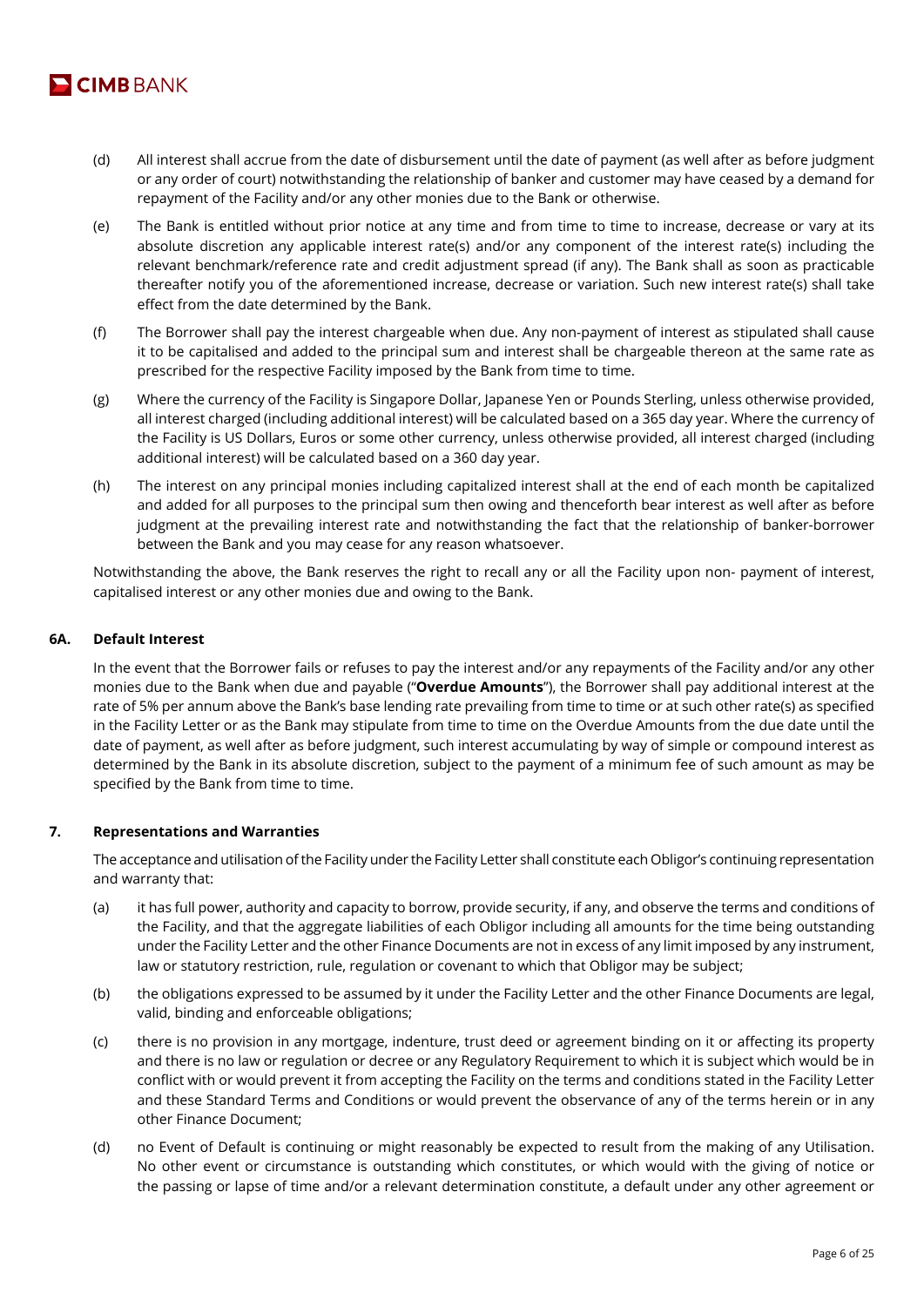

instrument which is binding on it or (where applicable) any of its subsidiaries or to which its (or, if applicable any of its subsidiaries') assets are subject which might have a Material Adverse Effect;

- (e) all Authorisations which are required or advisable for or in connection with the Facility, the acceptance thereof or any borrowing or provision of Security hereunder or under any other Finance Document or the execution, performance and enforceability of the agreement constituted by the Finance Documents have been obtained and are in full force and effect;
- (f) there are no legal proceedings pending or threatened before any court or tribunal or any forum whatsoever which may adversely affect the financial condition or operations of it and (if applicable) its subsidiaries;
- (g) no Obligor is unable to pay its debts or is insolvent within the meaning of the Insolvency, Restructuring and Dissolution Act 2018;
- (h) no Obligor has entered into any statutory or other arrangement (voluntary or otherwise) or composition for the benefit of creditors generally;
- (i) no statutory demands have been made against any Obligor;
- (j) each Obligor has fully disclosed in writing to the Bank all facts and information relating to that Obligor which that Obligor should know or should reasonably know and which are material for disclosure to the Bank in the context of the Finance Documents;
- (k) any factual information provided by it or on its behalf was true and accurate in all material respects as at the date it was provided or as at the date (if any) at which it is stated;
- (l) it is the absolute legal and beneficial owner of all the assets over which it purports to create Security pursuant to any Finance Document, free from any Security other than as permitted under the Facility Letter;
- (m) (where the Obligor is a corporate entity) no steps have been taken or are being taken to appoint a receiver and/ or manager, judicial manager, liquidator, trustee in bankruptcy or any other such official over or to wind up any Obligor (as the case may be) and/or (where the Obligor is an individual) no bankruptcy petition has been filed against any Obligor;
- (n) it is in compliance with the tax laws of the relevant jurisdiction within which it resides, is domiciled or is tax citizen of and has not willfully committed or been convicted of any serious tax crimes;
- (o) none of the proceeds of the Facility will be used or applied, whether directly or indirectly, in breach of or contrary to any Regulatory Requirements of any applicable jurisdiction, including those that relate to bribery, corruption, money laundering, terrorism financing, sanctions and financial assistance; and
- (p) it is not resident for tax purposes in the United States of America and not a foreign financial institution that may be required to make a deduction under the Foreign Account Tax Compliance Act ("**FATCA**").

The above representations and warranties are deemed to be made by reference to the facts and circumstances then existing at all times during the continuance of the Facility and deemed repeated on each date for so long as any Secured Amount is outstanding.

## **8. Covenants and Undertakings**

The Borrower shall ensure and procure that each Obligor shall:

- (a) comply in all respects with all laws and Regulatory Requirements (including but not limited to the tax laws of the relevant jurisdiction within which it resides is domiciled or is a tax citizen of) to which it may be subject, if failure so to comply may materially impair its ability to perform its obligations under the Finance Documents;
- (b) furnish or cause to be furnished to the Bank all such information as the Bank shall reasonably request. Each Obligor shall supply all other information (financial or otherwise) reasonably requested by the Bank, including any information required to comply with the Bank's "know your customer", anti-money laundering and anti-financing terrorism requirements and any other laws and Regulatory Requirements;
- (c) promptly notify the Bank of any material event or adverse change in the condition (financial or otherwise) of the Obligor of any litigation or other proceedings of any nature whatsoever being threatened or initiated against the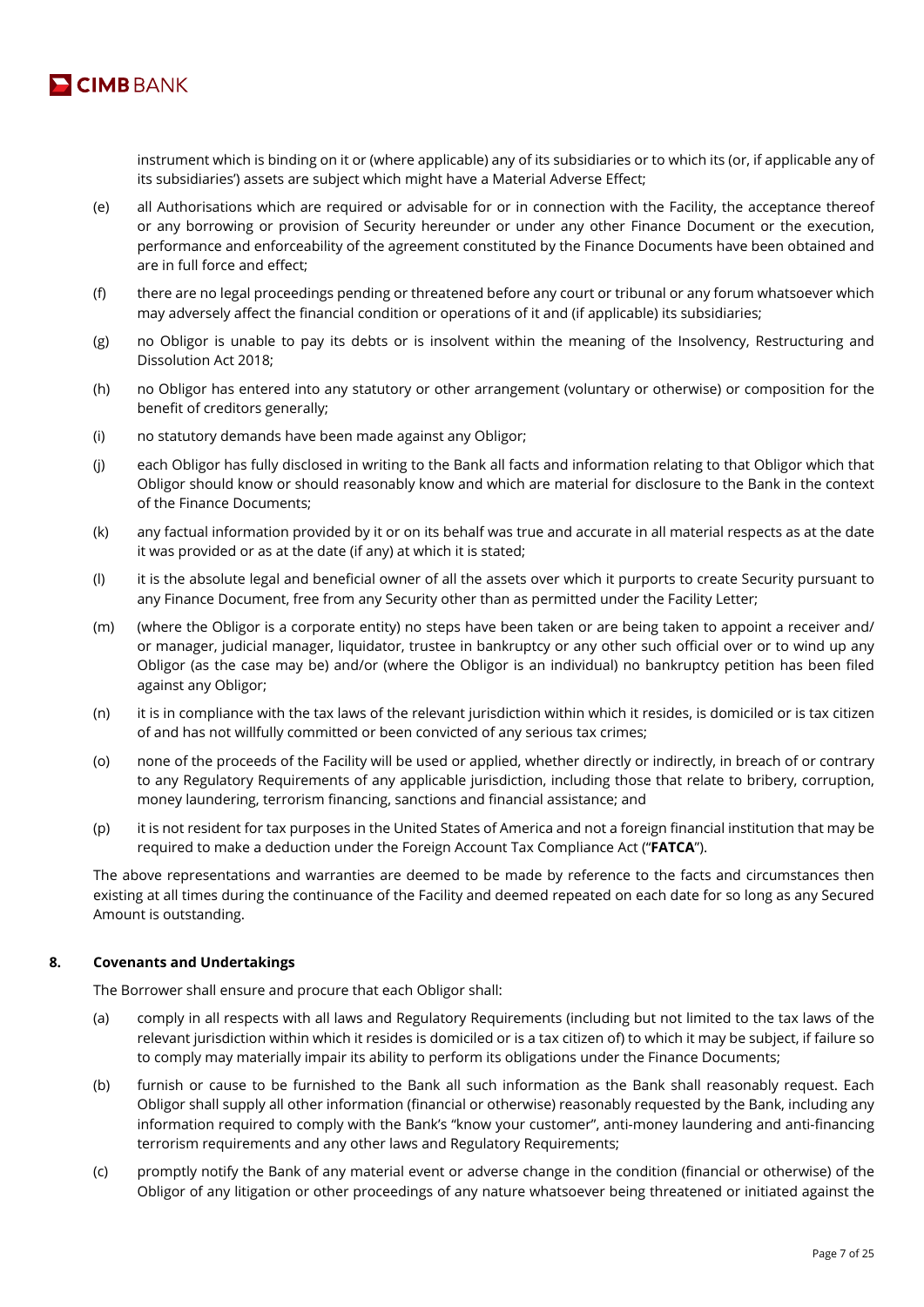

Obligor before any court, tribunal or administrative agency which may materially affect the operations or financial conditions of the Obligor, all such notification to be given to the Bank not later than 14 days after the Obligor has knowledge of the change or of the litigation or other proceedings or threat thereof and the amount of any contingent liability if such amount is ascertainable;

- (d) ensure that its obligations under the Finance Documents rank at all times at least pari passu in right of priority and payment with the claims of all its other unsecured and unsubordinated creditors, except for obligations mandatorily preferred by law;
- (e) ensure that the Perfection Requirements are complied with promptly and in any event before the final date on which it is necessary to carry out such Perfection Requirement in order to achieve the relevant perfection, protection or priority of any Security Document; and
- (f) notify the Bank of any default (and steps, if any, being taken to remedy it) promptly upon becoming aware of its occurrence. Promptly upon a request by the Bank, it shall supply to the Bank a certificate certifying that no default is continuing, or if a default has occurred, specifying the default and the steps, if any, taken to remedy it.

## **8A. Statement of Integrity**

- (a) You acknowledge that the Bank is required to comply with the Bank's Anti-Bribery and Corruption Policy Statement which can be obtained at: https://www.cimb.com/en/sustainability/governance-and-risk.html.
- (b) In the event that you have any suspicions or concerns regarding any attempt by the Bank or any of its affiliates to solicit any bribe or advantage (whether financial or otherwise) from any person, or conduct which conflicts with the Bank's Anti-Bribery and Corruption Policy Statement, you may report those concerns by following the procedure set out in the Bank's Whistle Blowing Policy which can be obtained at: https://www.cimb.com/en/who-we-are/ overview/corporate-governance/code-of-conduct/whistle-blowing.html.
- (c) You warrant and undertake that you have and will comply with all applicable anti-bribery and anti-corruption laws. You acknowledge and agree that a breach of this warranty and undertaking may be considered by the Bank to be a material breach of these Standard Terms and Conditions and we may, at our discretion, without prejudice to the generality of Clause 14, cancel, reduce, request for repayment, terminate or withdraw the Facility or any part thereof (including any part of the Facility which has not been drawndown).

# **9. Currency Indemnity**

If for the purposes of effecting any payment(s) made to or for the Bank's account in connection with the Facility or obtaining judgment in any court in any country it becomes necessary to convert into any other currency (hereinafter called "the judgment currency") an amount due in the currency expressed in the Facility Letter then the conversion shall be made at the rate of exchange prevailing at a date to be decided by the Bank in its absolute discretion (hereinafter called "the conversion date"). If there is a change in the rate of exchange prevailing between the conversion date and the date of payment of the amount due, you will pay such additional amounts (if any, but in any event not a lesser amount) as may be necessary to ensure that the amount paid in the judgment currency when converted at the rate of exchange prevailing on the date of payment will produce the amount then due in the currency expressed in the Facility Letter.

## **10. General Indemnity**

(a) As a separate and independent obligation, the relevant Obligor shall fully indemnify the Bank from and against any expense, loss, damage or liability (as to the amount of which certificate from the Bank shall, in the absence of manifest error, be conclusive) which the Bank may incur or suffer as a consequence of the occurrence of any Event of Default, of any failure to borrow in accordance with a drawing notice or funding, of any prepayment under any of the Finance Documents, of issuing or establishing any bond, guarantee, indemnity, documentary or other credit or any other instrument at an Obligor's request or otherwise in connection with the Facility. Without prejudice to its generality, the foregoing indemnity shall extend to any interest, fees or other sums whatsoever paid or payable on account of any funds borrowed in order to carry any unpaid amount and to any loss (including loss of profit), premium, penalty, expense or broken funding cost which may be incurred or suffered by the Bank in liquidating or employing deposits from third parties acquired to make maintain or fund any loan (or any part of any loan) or any other amount due or to become due under the Facility.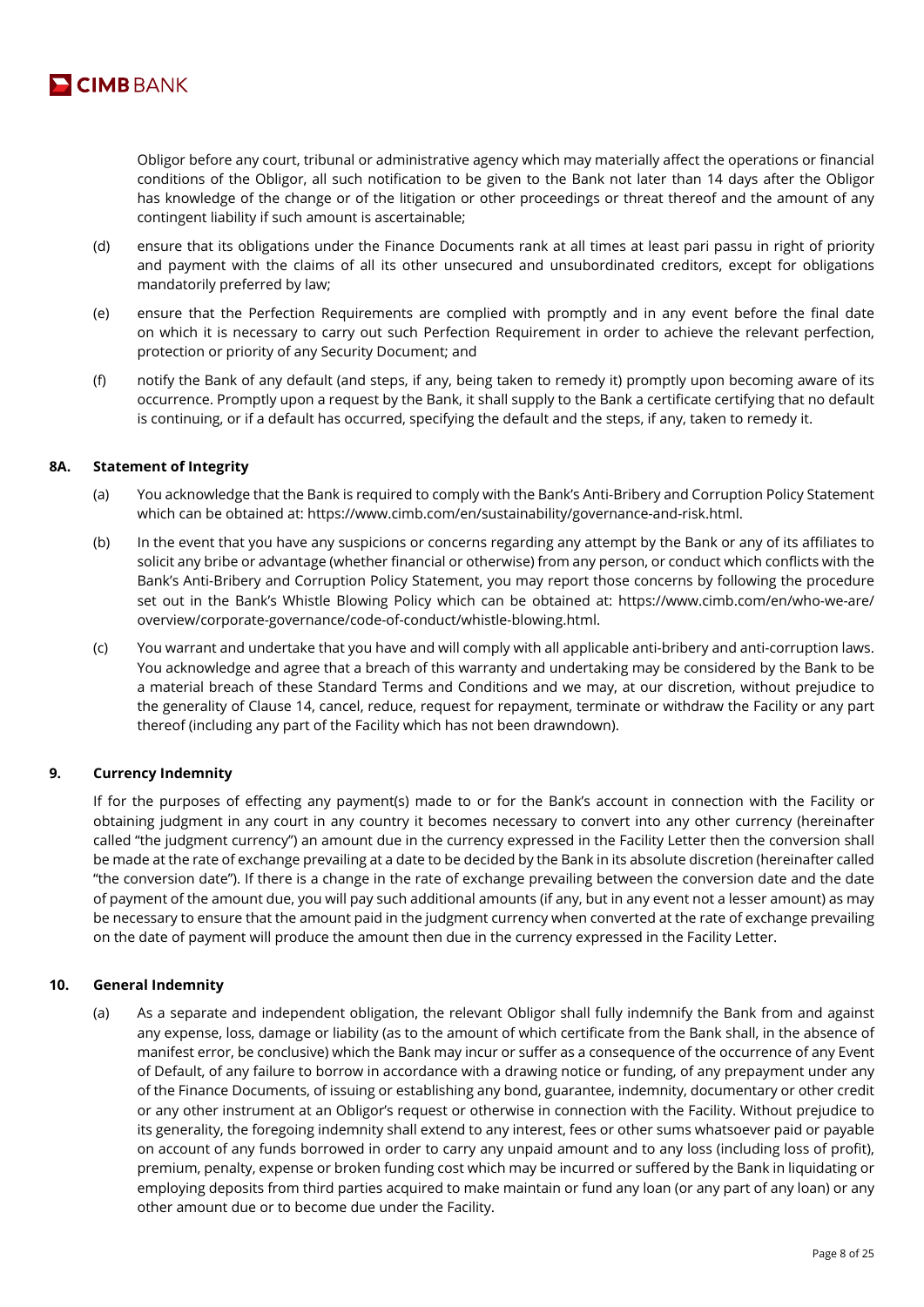

- (b) As a separate and independent obligation, each Obligor shall fully indemnify the Bank from and against any expenses, loss, damage or liability (as to the amount of which a certificate from the Bank shall, in the absence of manifest error, be conclusive) which the Bank may incur or suffer as a consequence of:
	- (i) any change in the existing laws or Regulatory Requirements relating to any provision of these Standard Terms and Conditions or any other agreement between the Bank and the Obligor;
	- (ii) any actions or decisions taken by the Bank for the purpose of compliance with, or which the Bank deems necessary or desirable in connection with any laws and Regulatory Requirements (including without limitation any sanctions, government requirements, order of court of a relevant jurisdiction, foreign exchange controls, anti-money laundering or anti-financing terrorism requirements); and
	- (iii) the Bank relying on any declarations and/or representations (including without limitation any declarations or representations related to tax, serious offences or FATCA) made by any Obligor in any Finance Document, Loan Application, form or application and/or all other information and/or materials submitted or provided by or on behalf of any Obligor to the Bank.

## **11. Telephone, Facsimile and Email Indemnity**

- (a) The Obligor shall fully indemnify the Bank against any losses, damages, costs, charges, expenses, liabilities, claims or proceedings which the Bank may suffer as a result of or in relation to agreeing to the Obligor's request to accept, rely and act on communication or instructions via the telephone, facsimile, email or other forms of electronic means. The indemnity shall extend to cover but shall not be limited to:-
	- (i) the Bank accepting and acting upon any instructions given to the Bank (or purporting to be so given by the Obligor), sent to the Bank (or purporting to be so sent by the Obligor), communicated by the Obligor (or purporting to be so communicated by the Obligor) of any nature that is believed by the Bank to emanate from the Obligor.
- (b) The Obligor acknowledges and has fully considered the risks inherent in giving instructions by telephone, facsimile, email or other forms of electronic means. The Obligor accepts that in giving telephone, facsimile, email or other forms of electronic instruction, the instruction may be fraudulently or mistakenly given or written, intercepted, altered and may not be received in whole or part by the intended recipient. The Obligor is further aware of and accepts that communications cannot be guaranteed to be secure or error-free as information could be intercepted, corrupted, lost, destroyed, or arrive late or incomplete.
- (c) The Obligor acknowledges that the Bank may at any time, at its discretion, refuse to execute the Obligor's instructions by telephone, facsimile, email or other forms of electronic means or any part thereof without incurring any responsibility for loss, liability or expense arising out of such refusal.

## **12. Changes in Circumstances**

Where by reason of whatsoever circumstances affecting the funding source of the Bank, the Bank is unable to grant or maintain the Facility or, if as a result of any change in applicable law, or Regulatory Requirements or in the interpretation or application thereof or if compliance by the Bank with any applicable direction, request or requirement (whether or not having the force of law) will impose on the Bank any condition, burden or obligation, then the Bank's commitment to make or maintain the Facility will end or be suspended upon notice to the Borrower of the happening of such event, such notice to be given as soon as practicable. If the Facility have been advanced, the Borrower shall repay all amounts outstanding under the Facility or any other Secured Amounts.

## **13. Payments**

(a) All payments of amounts due to the Bank shall be paid to the Bank free of all deductions including taxes on due dates not later than 11.30 a.m. (Singapore time) by direct bank transfer to the credit of the Bank's account as the Bank shall instruct from time to time. If any deduction is required, the relevant Obligor will pay an additional amount necessary to ensure that the Bank receives an amount that would otherwise be received had no such deduction been required. If any payment falls due on a day which is not a Business Day, then payment shall be made on the next succeeding Business Day or if the next succeeding Business Day falls on the following calendar month, on the preceding Business Day. Interest shall accrue at the relevant rate to the date of actual payment.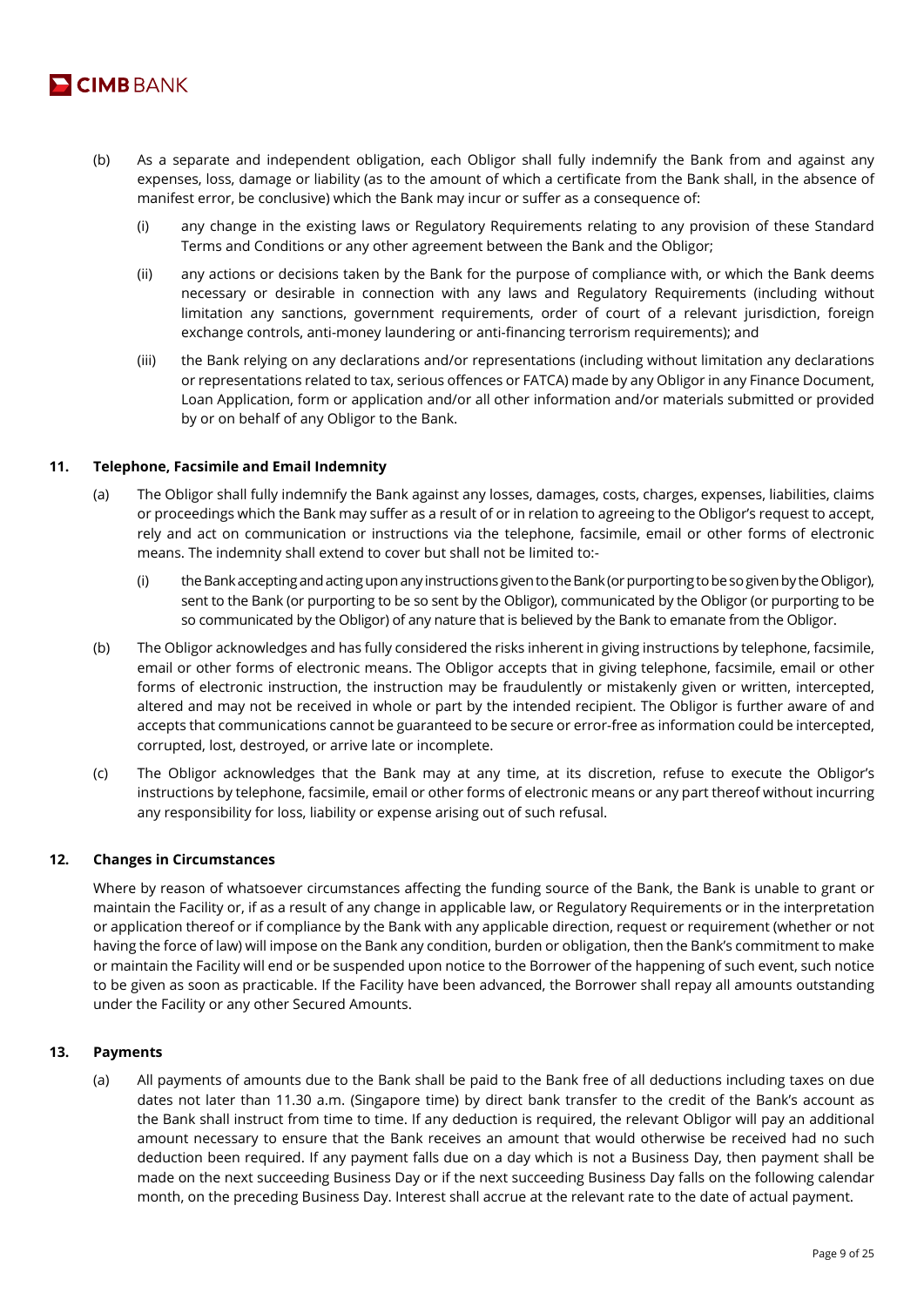

- (b) If the Bank is obliged by any applicable law, including any withholding tax requirement, foreign exchange restriction or control to deduct or withhold any sum from any payment payable by the Bank to you, you agree that we may withhold any monies payable to you, deposit any such monies into another account and/or retain such monies pending determination of the applicability of such withholding tax requirement, foreign exchange restriction or control. We shall not be liable for any losses that may be incurred by reason of such withholding, retention or deposit.
- (c) If at any time, any payment by any Obligor or for an Obligor's account or any discharge given by the Bank may be void, voidable or set aside, or is avoided or reduced as a result of insolvency or any similar event, the Obligors' liability and the documents securing the Facility shall continue as if the payment, discharge, avoidance or reduction has not occurred. No release, settlement or discharge which may have been given or made on the faith of any such payment or transaction shall prejudice or affect the Bank's right to recover from the Obligors or any third party the full extent of the Obligors' liability as if such release, settlement or discharge has never been given or made.

# **14. Variation/Suspension/Cancellation/Termination of the Facility, Payment and Review**

- (a) The Bank reserves the right to vary the limit and/or manner of availability of the Facility and/or the terms and/or conditions of the Facility and/or the Finance Documents and/or in, by and/or under which the Facility are made available (including but not limited to the variation, addition, reduction, conversion or substitution of or to the forms of any of the Facility) at any time and from time to time as and when the Bank may deem fit without any prior notice to or consent of any Obligor provided always that the Bank shall notify the Borrower of any such variation as soon as practicable.
- (b) The Bank reserves the right to suspend, cancel or terminate the Facility or any part thereof at any time by notice in writing to the Borrower.
- (c) Without prejudice to other rights that the Bank may have in these Standard Terms and Conditions and/or the Facility Letter, the Bank has the right at any time and from time to time notify the Obligors of a change in any benchmark rate or reference rate specified in the Facility Letter in the event that the Bank determines in its absolute discretion that (i) the methodology, formula or other means of determining such benchmark rate or reference rate has materially changed or (ii) such benchmark rate or reference rate is no longer appropriate for the purposes of calculating interest in relation to the Facility. In connection with any change in benchmark rate or reference rate, the Bank may make any consequential amendments to the Finance Documents and/or the Facility as it deems appropriate in its absolute discretion to enable such replacement benchmark or reference rate to be used. Notwithstanding anything to the contrary in any Finance Document, any amendments notified by the Bank to the Obligors pursuant to the provisions hereof will become effective without any further action or consent from the Obligors.
- (d) In addition and without prejudice to the generality of the foregoing provisions of this Clause, the Facility and the terms and conditions thereof are subject to review at any time and from time to time as the Bank may deem fit. Upon such review, the Bank may by notice in writing to the Borrower unilaterally:
	- (i) exercise any one or more of its rights and do any one or more of the acts, matters and things specified under paragraphs (a) and (b) above;
	- (ii) declare the Secured Amounts or any part thereof to be forthwith due and payable and/or require the Borrower to procure the release and discharge of the Bank from all and any liability or obligation (whether present or future, actual or contingent) to make any payment from, under or in relation to the Facility to any person;
	- (iii) require the Borrower to provide cash cover for all contingent liabilities and for all notes or bills accepted, endorsed or discounted and all bonds, guarantees, indemnities, documentary or other credits or any instruments whatsoever from time to time entered into by the Bank for the Borrower's account; and/or
	- (iv) restructure and/or reschedule the Facility or any part thereof.

In amplification of and in addition and without prejudice to the generality of the foregoing provisions of this Clause or any other provisions of these Standard Terms and Conditions or to any other rights or remedies of the Bank, the Bank shall be entitled by notice in writing to the Borrower, to exercise any one or more of its rights and do any one or more of the acts, matters and things specified in this Clause if any event or series of events whether related or not including,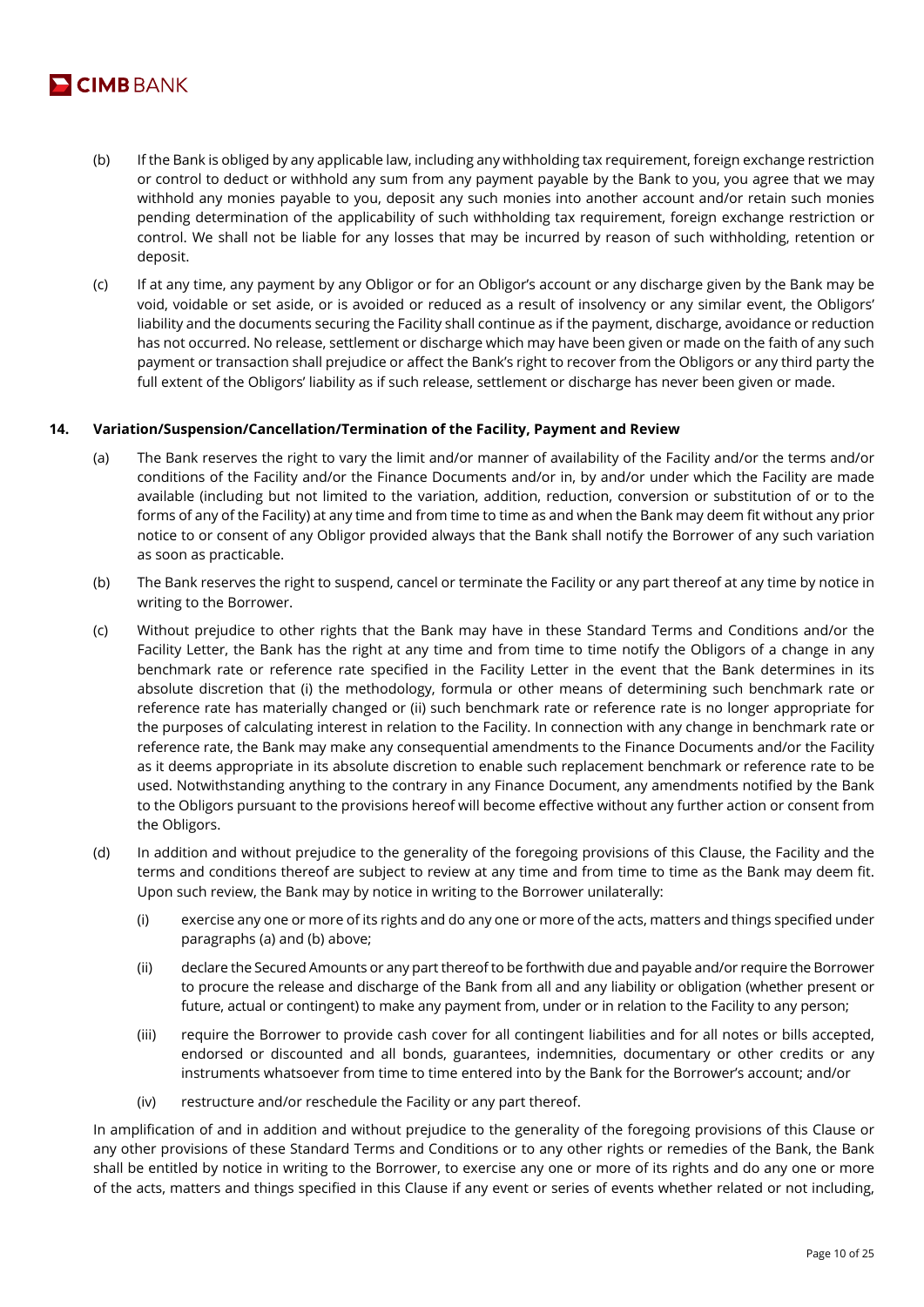

without limitation, any material adverse change in assets or financial condition of any Obligor or the Guarantor or any act of violence, terrorism, hostility or war, national emergency, rebellion, revolution, insurrection, usurpation of power, occurrence of any epidemic or pandemic of whatsoever nature or description or other calamity (whether occurring within or outside or directly or indirectly involving Singapore or any other place where the Bank may now or from time to time hereafter conduct or carry on business and whether of a national or international nature or otherwise) or other change in circumstances whatsoever has or have occurred which in the opinion of the Bank (which opinion shall be final and binding on the Borrower) would or might render it inadvisable or impractical for the Bank to make, maintain or fund the Facility or any part thereof or to continue to do so or to allow any utilisation or further utilisation of the Facility or any part thereof or to comply with any of its obligations under the Finance Documents or could or might affect the ability or willingness of any Obligor to fully comply with any of its obligations under the Finance Documents or make it improbable that such Obligor would be able or willing to do so or if the Bank shall consider that the Facility or any of its Security or its security position to be in jeopardy.

In addition and without prejudice to the generality of the foregoing provisions of this Clause or any other provisions of these Standard Terms and Conditions, the Bank reserves the right to immediately suspend, freeze or terminate the Facility at any time without giving any reasons or notice in writing as a consequence of the occurrence of any of the following:

- (a) where there are any Regulatory Requirements required to be complied with by the Bank or which prohibits or makes it illegal to maintain or for you to continue to use the Facility; or
- (b) the Bank decides or has reasons to believe that any Obligor is directly or indirectly involved in, or that the Facility is being directly or indirectly used for or in connection with any illegal, sanctioned or suspicious activities (including without limitation, money laundering, terrorism financing, dealing with sanctioned persons or entities (whether as principal or agent) and tax crimes).

## **15. Covenant to Provide Further Security**

- (a) The Bank reserves the right at any time and from time to time to require the Borrower to furnish Security and/ or provide additional Security acceptable to the Bank and/or to substitute any existing Security at its absolute discretion. All costs incurred shall be for the account of the Borrower.
- (b) Without prejudice to paragraph (a) above, where the Bank is of the opinion that the Security provided by the Security Documents shall at any time be inadequate in any respect whatsoever, whether owing to its prevailing market value or otherwise, the Bank shall be entitled to take any one or more of the following actions without prejudice and in addition to all other rights, powers and remedies of the Bank:
	- (i) review, reduce, restructure and/or cancel the Facility or such part thereof as the Bank may in its absolute discretion think fit; and/ or
	- (ii) withhold or disallow any disbursement or drawdown as the Bank may in its absolute discretion think fit; and/or
	- (iii) require the Borrower to repay to the Bank such amount of monies outstanding under the Facility or to reduce its liabilities to the Bank by such extent as the Bank may in its absolute discretion think fit; and/or
	- (iv) realise and set-off the Security against the Borrower's liabilities to the Bank; and/or
	- (v) require or call upon the Borrower to furnish to the Bank such additional or collateral Security for such amount as the Bank may in its absolute discretion think fit within such time as may be stipulated by the Bank; and/or
	- (vi) adopt such other measures as the Bank in its absolute sole discretion deems fit.

The Bank reserves the right to conduct a valuation of the Security periodically from time to time at the Bank's absolute discretion and such valuation shall be accepted by the Borrower and the Obligors as final and conclusive. The costs and expenses incurred for the valuation shall be borne by the Borrower.

## **16. Events of Default**

Each of the events or circumstances set out in this Clause 16 is an Event of Default:

(a) the Borrower and/or any other Obligor fail to pay any sum due or payable under any Finance Document on the due date therefore or on demand;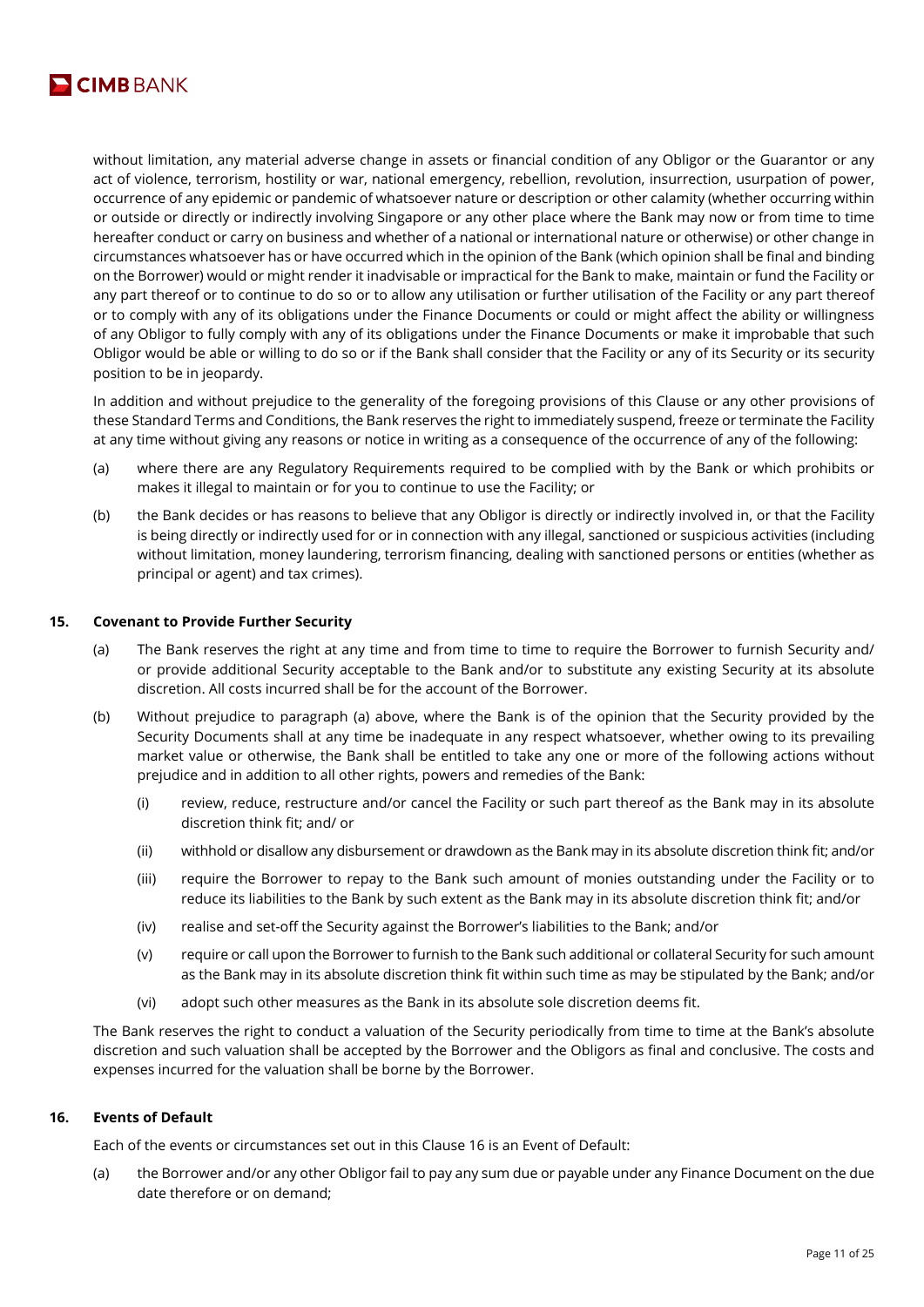

- (b) the Borrower and/or any other Obligor fail to perform or commit or threaten to commit a breach of any of the provisions of any Finance Document and/or fail to observe and perform any rule, regulation and policy in respect of the Security;
	- (i) any borrowing of the Borrower or any other Obligor becomes prematurely due and payable as a result of a default thereunder;
	- (ii) any event of default (or event which with giving of notice, lapse of time, determination of materiality or other condition may constitute such an event of default) occurs under any contract or document relating to any such borrowing;
	- (iii) any other borrowing or other indebtedness or any sum payable in respect thereof is not paid when due;
	- (iv) any Security over any assets of the Borrower or any other Obligor is or becomes enforceable;

(in this clause, "borrowing" means (1) monies borrowed or raised and interest thereon, (2) any liability under any bond, note, guarantee, indemnity or other security or under acceptance credit Facility, (3) any liability in respect of the acquisition cost of assets or services to the extent payable after the time of the acquisition or possession thereof, and (4) any guarantee or other assurance against financial loss in respect of such monies borrowed or raised, interest or liability);

- (c) where the Borrower and/or the Obligor is an individual, if he or she (or where more than one, any one or more of them) shall:
	- (i) die, become insane or suffer any disability during the continuance of the Security created under the Security Documents; or
	- (ii) assign his or her estate for the benefit of creditors; or
	- (iii) have a statutory demand served against him or her; or
	- (iv) leave Singapore permanently for any reason whatsoever; or
	- (v) have a petition presented for an order of bankruptcy or sequestration of his or her estate; or
	- (vi) have a bankruptcy order made against him or her or have a receiver or a trustee in bankruptcy appointed over his or her estate or property or any part thereof;
- (d) the Borrower or any other Obligor becomes insolvent or unable to pay its debts as and when it falls due, stops, suspends, or threatens to stop or suspend payment of all or a material part of its debts, begins negotiations or takes any steps with a view to readjustment, rescheduling or deferral of all its indebtedness (or part of its indebtedness which it shall or might otherwise be unable to pay when due) or proposes or makes a general assignment or an arrangement or composition with or for the benefit of its creditors or the value of its assets is less than its liabilities (taking into account actual, contingent and prospective liabilities) or a moratorium is agreed or declared in respect of or affecting all or material part of its indebtedness;
- (e) if a petition is presented for any Obligor's bankruptcy;
- (f) a distress or execution is levied or enforced upon or sued against any part of the properties or assets of the Borrower or any other Obligor;
- (g) any legal proceedings, suits or action of any kind whatsoever (whether criminal or civil) shall be instituted against the Borrower or any other Obligor;
- (h) it is or shall become unlawful for the Borrower or any other Obligor to perform or comply with any one or more of their obligations under any Finance Document;
- (i) any step is taken by any person or agency with a view to the confiscation, seizure, compulsory acquisition, expropriation or nationalisation of the Security or any part thereof, or any other asset or property of the Borrower or any other Obligor;
- (j) in the opinion of the Bank the Security in the Security Document is in jeopardy and notice thereof has been given by the Bank to the Borrower and/or the other Obligor or if notice of revocation, repudiation or termination of any guarantee or other Security is received by the Bank;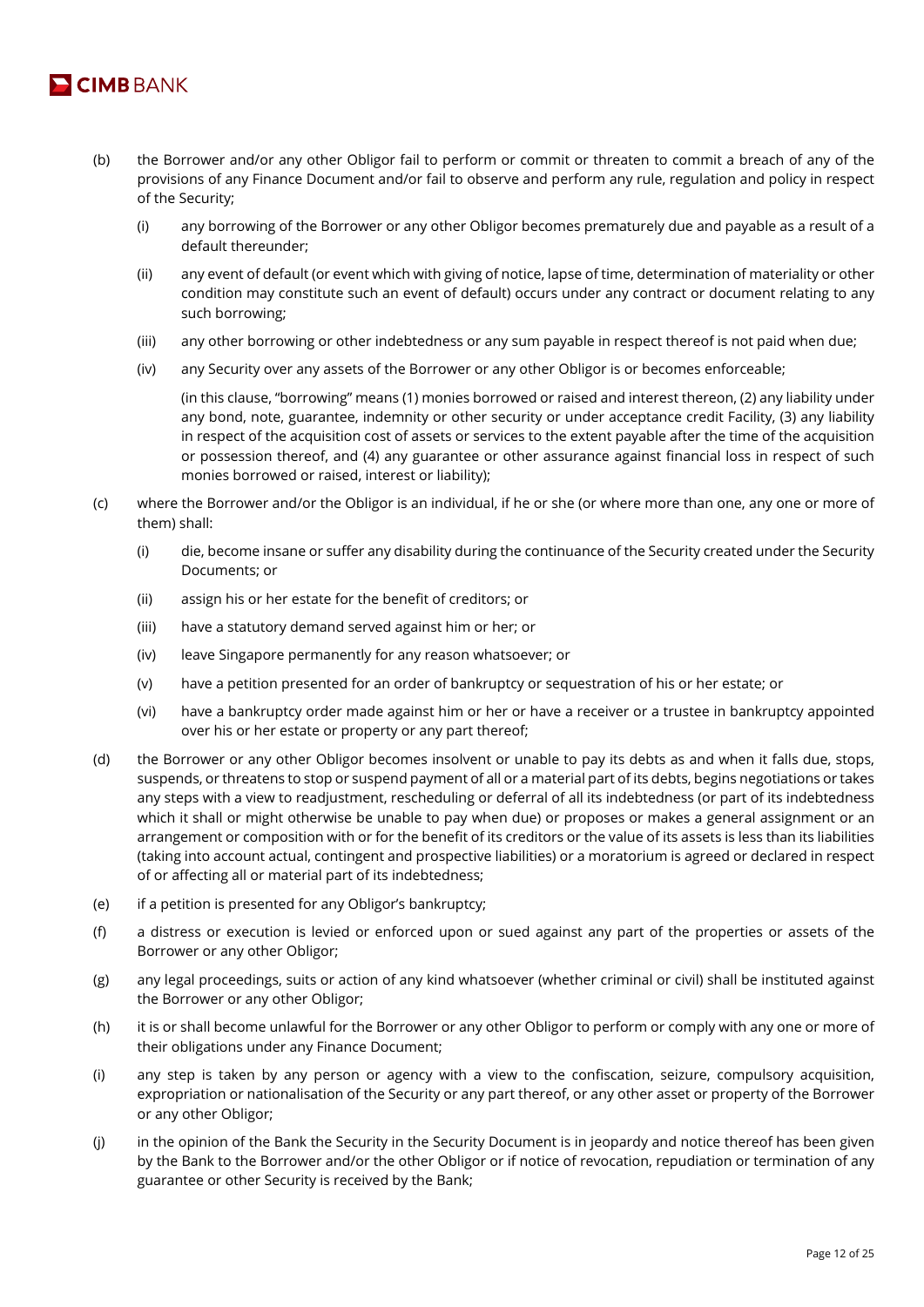

- (k) any action, condition or thing (including the obtaining of any necessary consent) at any time required to be taken, fulfilled or done is not taken, fulfilled or done or any such consent ceases to be in full force and effect or any condition in or relating to any such consent is not complied with;
- (l) there shall occur a material adverse change in the assets or financial position of the Borrower and/or any other Obligor or if any situation shall have arisen which in the opinion of the Bank shall make it improbable that the Borrower and/or any other Obligor will be able to perform their obligations under any Finance Document;
- (m) any warranty, representation, statement or declaration made or acknowledged or deemed to have been made or acknowledged by the Borrower and/or any other Obligor to the Bank at any time is found to be incorrect or false in any respect or ceases to be correct or true in any respect or if the Borrower and/or any other Obligor breaches or does not fully comply with the same at any time;
- (n) any provision of any Finance Document shall become void, voidable or unenforceable in whole or in part for any reason whatsoever;
- (o) any event of default (by whatever name called) occurs under any Security Document;
- (p) the Borrower or any other Obligor shall fail to satisfy any judgment passed against the Borrower or such Obligor by any court of competent jurisdiction and no appeal against such judgment has been made to any appropriate appellate court within the time prescribed by law or such appeal has been dismissed and in the case of any judgment obtained in default of appearance, no application has been made to set such judgment aside within one month of the Borrower or such Obligor becoming aware of that judgment;
- (q) any Authorisation referred to herein is revoked or withheld or modified or is otherwise not granted or fails to remain in full force and effect; or
- (r) an event or events has or have occurred or a situation exists which could or might, in the sole opinion of the Bank, prejudice the ability of the Borrower and/or any other Obligor to perform its obligations under the Facility and/ or Finance Documents or prejudice the Security granted in accordance with the terms and conditions hereof and thereof.

Upon the occurrence of an Event of Default, the whole of the monies outstanding and unpaid together with all interest thereon and all other sums of money due and owing to the Bank (including contingent liabilities) shall immediately become due and payable upon written demand or notice, and the Borrower shall provide cash cover for all contingent liabilities and for all notes or bills accepted, endorsed or discounted and all bonds, guarantees, indemnities, documentary or other credits or any instruments whatsoever from time to time entered into by the Bank for the Borrower's account. The Facility shall automatically cease to be available to the Borrower and shall be deemed to have been cancelled.

Notwithstanding any provision herein to the contrary, the Bank shall be entitled to exercise any one or more of its rights and do any one or more of the acts, matters and things specified above irrespective of whether or not:

- (i) the Finance Documents have been executed, delivered or perfected;
- (ii) the Facility has been utilised;
- (iii) any term or period of availability or Utilisation has been provided for in respect of the Facility; and/or
- (iv) any event of default (by whatever name called) in any Finance Document is continuing.

In the event that any Security Document has or shall be prepared, executed, delivered or perfected, the Security which may be constituted by and the Bank's rights under such Security Document shall not be prejudiced by the exercise of any such right or the doing of any such act, matter or thing and shall secure and/or continue to secure the Facility.

## **17. Compliance with Law and Regulatory Requirements**

Without prejudice to any other provisions in any Finance Document, the Bank may from time to time make such variations as may be necessary to comply with all relevant laws and Regulatory Requirements irrespective of whether or not such laws and Regulatory Requirements were in existence or in force prior to or after the date of the Facility Letter.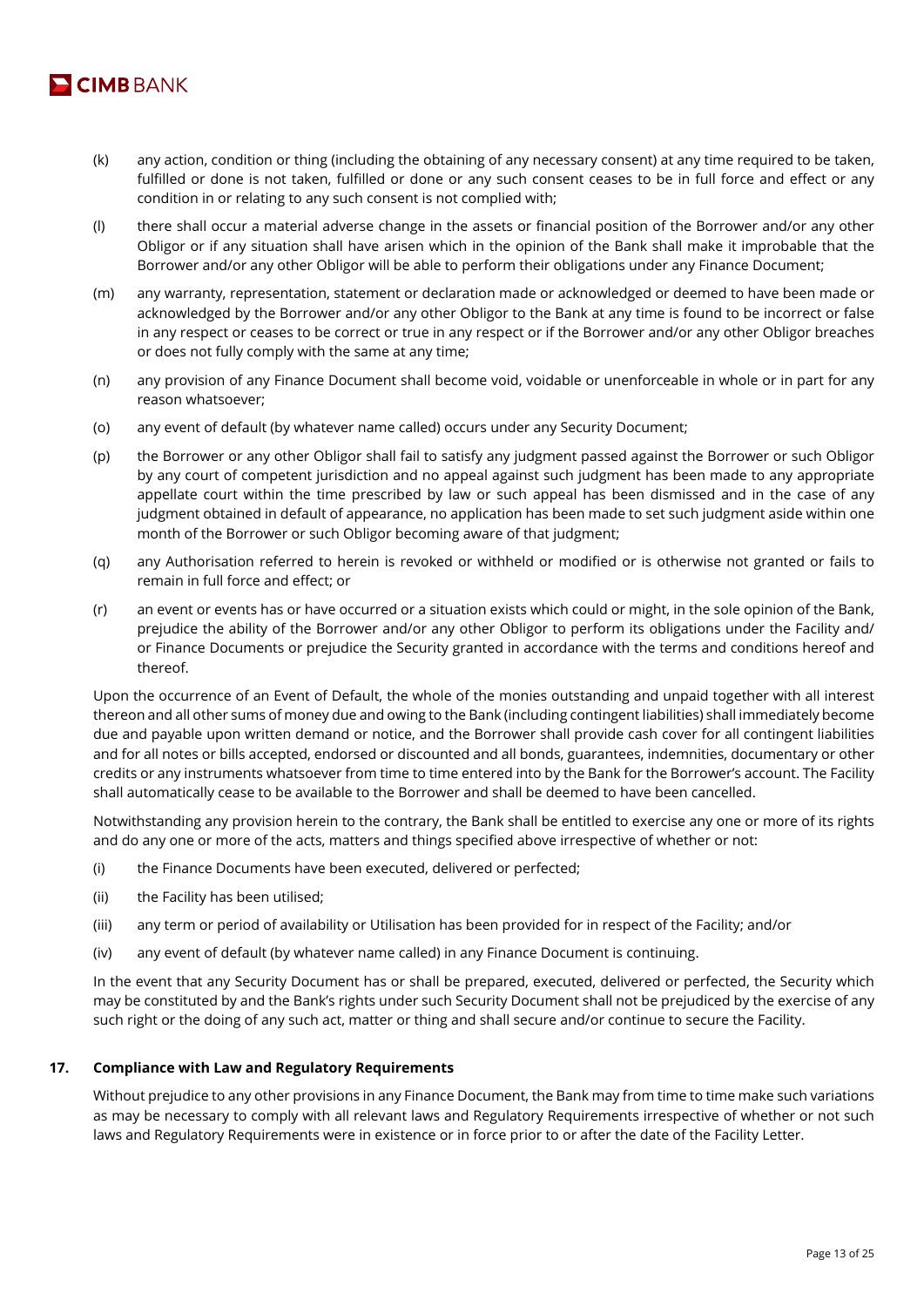

## **18. Right to Debit Account**

The Borrower authorises the Bank to debit all amounts payable by the Borrower in respect of the Facility from the Borrower's current account or other account (whether in the Borrower's sole name or jointly with any other person) with the Bank. The Borrower shall ensure that there are sufficient funds in the current account or other account to meet the principal repayment and all amounts payable by the Borrower in respect of the Facility.

# **19. Right of Set-Off**

In addition to any lien, right of set-off or other rights which the Bank may have, the Bank shall be entitled at any time without notice to combine, consolidate or merge all or any of the Borrower's then existing accounts held with the Bank and any of the Bank's subsidiaries or related corporations (if applicable) at any branch or office (whether in Singapore or elsewhere and whether in the Borrower's sole name or jointly with others) and set-off or transfer any such amounts standing to the credit of any one or more accounts in or towards satisfaction of any money owing or obligations or liabilities of the Borrower to the Bank whether such liabilities are present, future, actual, contingent, primary, collateral, several or joint. Where the balances and liabilities are not expressed in the same currency, the Bank is authorised to effect any necessary conversions at its own rate of exchange then prevailing.

# **20. Margins and Margin Calls**

- (a) In the event that:
	- (i) the outstanding balance under the Facility exceeds the LTV; or
	- (ii) the Eligible Securities provided to the Bank as security for the Facility become unusually volatile, illiquid or suspended by any securities exchange for more than seven (7) days or such other time period determined by the Bank from time to time

the Bank shall be entitled to make a margin call ("Margin Call") on the Borrower to direct the Borrower to restore the margin to a level not exceeding the prescribed LTV within three (3) Business Days (and the day of demand shall be the first Business Day) or any other period as the Bank may stipulate ("Call Period").

- (b) In its Margin Call on the Borrower, the Bank may require the prescribed LTV to be restored either by way of reducing the Secured Amounts or by demanding the repayment by the Borrower of amounts owing under the Facility and/ or by the placement of such additional security (whether by the Borrower or any other security provider) as may be approved by the Bank; and/or by liquidating any Securities or other collateral charged to the Bank for the Facility and/or debiting, at any time and without notice to the Borrower, any current or other account (whether sole or joint) the Borrower may have with the Bank or any of its branches wheresoever situate (in Singapore or elsewhere).
- (c) If:
	- (i) the margin is not restored to the prescribed LTV level within the Call Period; or
	- (ii) the margin is equal to or exceeds such level as the Bank may determine in its sole discretion (the "**Close-Out Margin Level**") during the Call Period

the Bank shall be entitled directly or indirectly through any broker, Nominee, dealer or agent as the case may be without further notification whatsoever to the Borrower, to exercise its rights under the Finance Documents so as to restore the margin to the prescribed LTV level, including but not limited to, exercising its right of sale in respect of any securities, or setting off any deposits, charged to the Bank, or otherwise liquidating any other collateral placed with the Bank as security for the Facility, in such manner and upon such terms and conditions as the Bank shall think fit. In the case of Clause 20(c)(ii) above, the Bank shall be entitled to take any such action forthwith as aforesaid without waiting for the Call Period to expire. The force-sell provisions in the applicable Security Documents shall apply to any sale of securities pursuant to this Clause 20(c).

- (d) Any Margin Call or notification made by the Bank to the Borrower pursuant to this Clause 20 may be communicated to the Borrower:
	- (i) by telephone to the Borrower at the Borrower's telephone number furnished to the Bank at the time the Facility is established, or at such other number subsequently communicated to the Bank in writing, and such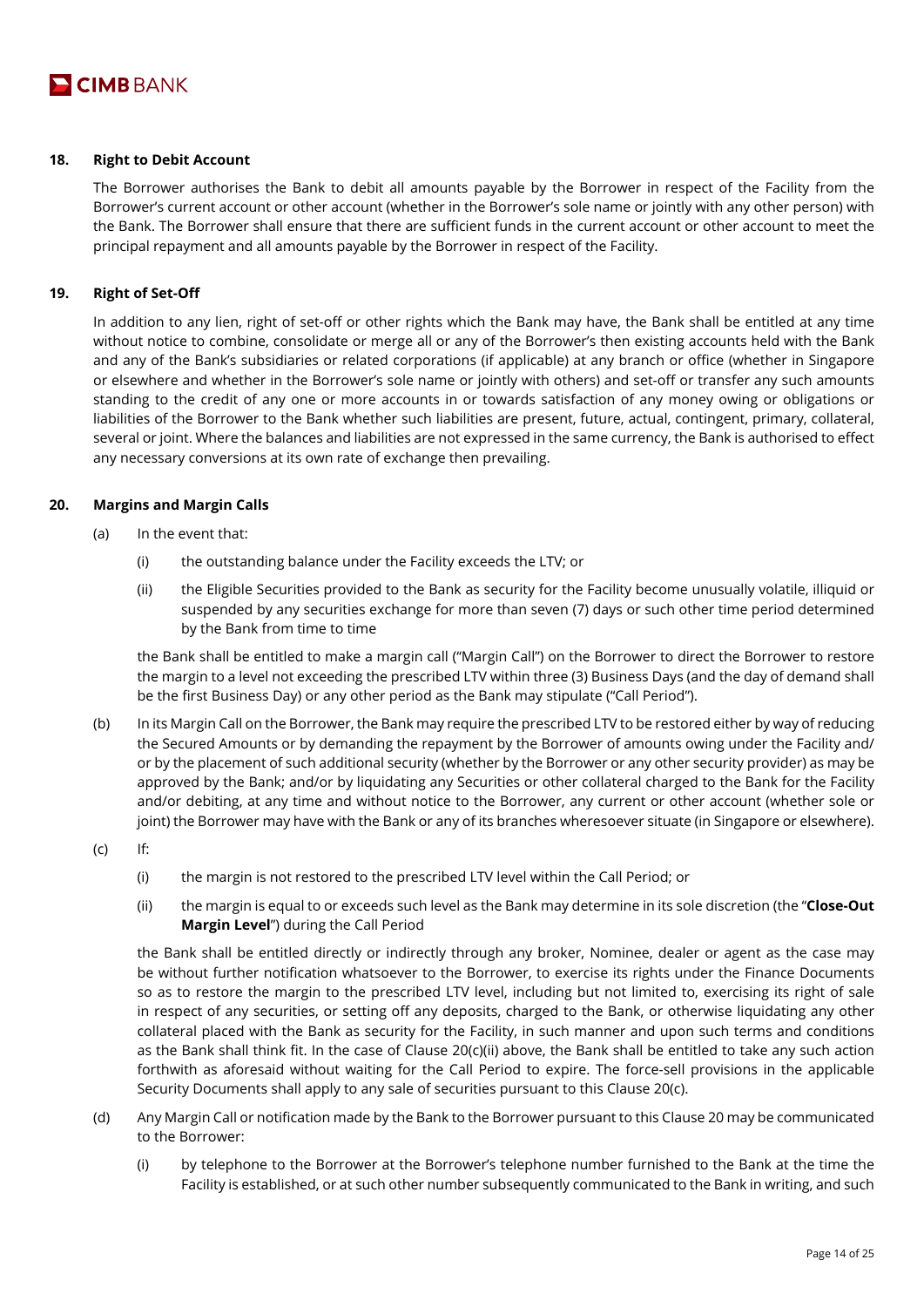

Margin Call shall be deemed effected at the time of the first telephone call made by the Bank notwithstanding that the Borrower could not be contacted thereby; or

- (ii) by facsimile, SMS or e-mail to the Borrower at the Borrower's facsimile number or telephone number or e-mail address communicated to the Bank in writing, and such Margin Call shall be deemed effected when sent.
- (e) The Borrower shall not utilise the Facility, after a Margin Call has been made on the Borrower, until all Margin Calls made by the Bank have been met.

## **21. Appropriation**

The Bank shall at its absolute discretion be entitled to utilise and appropriate any monies received in any manner howsoever deemed fit.

## **22. Right of Assignment**

- (i) The Bank reserves the right to transfer and/or assign at the costs of the Borrower all or any part of its rights, benefits and obligations pertaining to the Facility to any one or more banks or other lending institutions upon giving notice thereof to the Borrower.
- (ii) The Borrower may not assign its rights or obligations under the Finance Documents.

# **23. Notices**

Subject always to Clause 20(d):

- (a) Any notice or other communication to be given or made pursuant to the Facility by any Obligor to the Bank may be made by letter or facsimile, addressed to the Bank at 30 Raffles Place #04-01, Singapore 048622, and will only be effective when actually received by the Bank.
- (b) Any certificate, statement, notice, demand or other communication to be given or made pursuant to the Facility by the Bank to any Obligor shall be served on the Obligor (or the Obligor's personal representatives or trustees in bankruptcy) may be served on the Obligor:
	- (i) personally;
	- (ii) made by post to the Obligor's registered address or such other address last known to the Bank; or
	- (iii) by telex, facsimile, email or other means of communication (including without limitation any other form of electronic media) to the Obligor's telex, facsimile number or email address or other number/address last known to the Bank;

and shall be effective (notwithstanding that it is returned undelivered) and shall be deemed to be received by the Obligor, if delivered personally or sent by telex, facsimile, email or other means of communication, on the same day or, if sent by post, on the day following posting. Any communication from the Obligor to the Bank shall only be effective upon actual receipt thereof by the Bank.

- (c) Where there are two or more persons comprised in the expression "Obligor":
	- (i) certificate, statement, notice, demand or other communication given or required to be given to the Obligor hereunder and/or in respect of the Facility which is given by the Bank to any one or more of such persons shall be deemed to be given to and shall be binding on all such persons as though such certificate, statement, notice, demand or other communication had been given to all such persons; and
	- (ii) the Bank shall be entitled (but not bound) to treat any notice or other communication given or required to be given to the Bank hereunder and/or in respect of the Facility which is given to the Bank by any one or more of such persons as having been given by all such persons whereupon such notice or other communication shall be deemed to have been given by and shall be binding on all such persons as though such notice or other communication had been given by all such persons;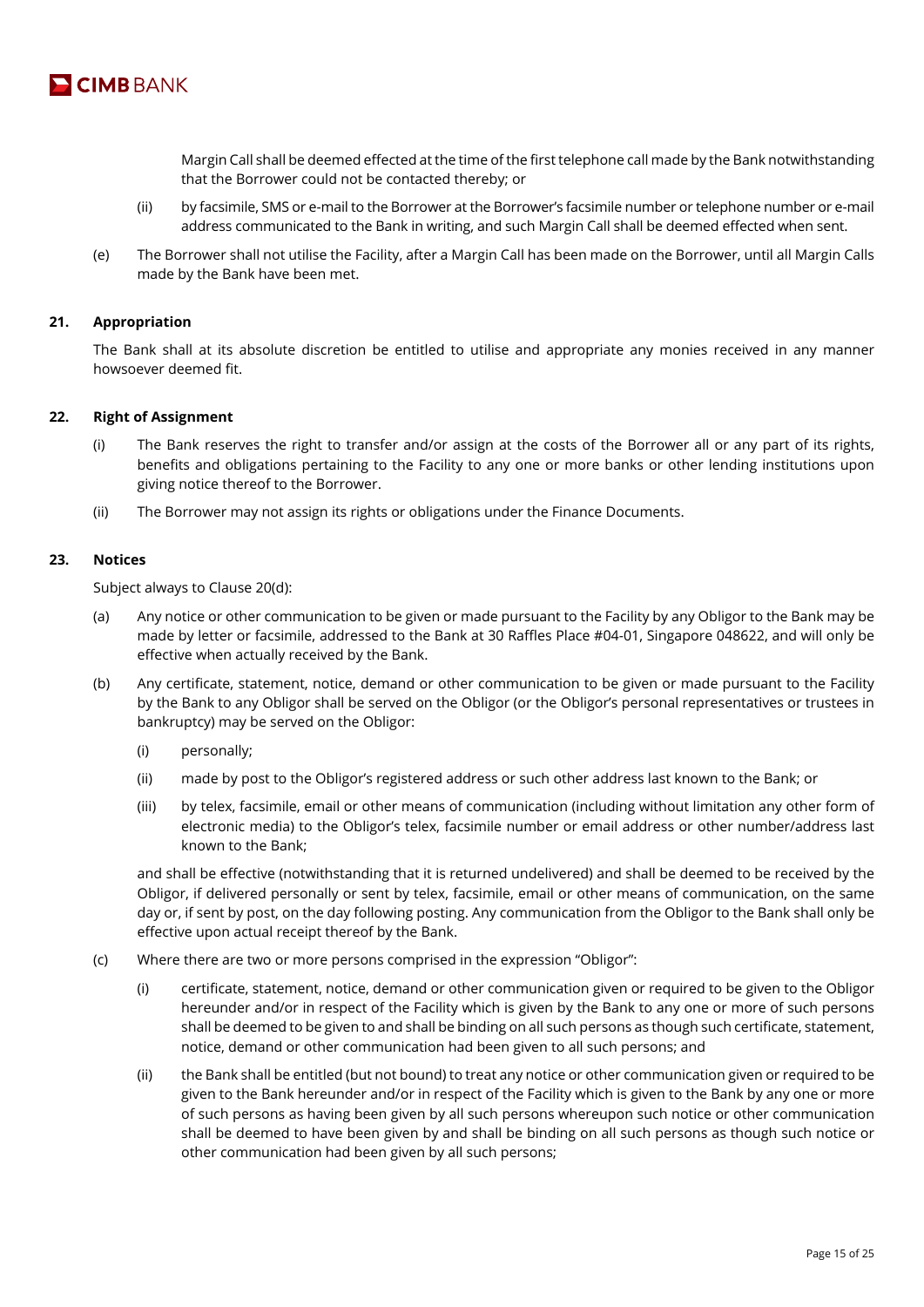

and the Obligor hereby confirms and declares that each such person is individually authorised to receive and/or give any and all such certificates, statements, notices, demands or other communications from and/or to the Bank on behalf of all such persons.

- (d) (In the case of an individual Obligor) if the Obligor :
	- (i) has died and at the material time there has not been issued, or the Bank has not received, a copy of a grant of probate of the deceased's will or letter of administration in respect of the deceased's estate in either case, with notification in writing of an address for communication with the deceased's representatives; or
	- (ii) is mentally incompetent or incapacitated and the Bank has not received a copy of any court order in respect of the Obligor's assets or estate, with notification in writing of an address for communication with any person administering the Obligor's assets or estate

any notice to that Obligor may be served in a manner as if the deceased were still living and as if the deceased's address was the address was last known to the Bank prior to the deceased's death.

- (e) The Borrower shall notify the Bank in writing immediately of any change(s) in an Obligor's mailing address, registered address, place or residence, email address, telex or facsimile number or other number/address used for other means of communications.
- (f) Without prejudice to the foregoing, the Bank shall be entitled (but not bound) to accept any notice or instructions signed or sent or given or purporting to be signed or sent or given by an Obligor through email, facsimile, telex, telephone or other written or oral mode of communication provided the Bank will not be liable for so acting in good faith upon any such notice or instructions notwithstanding that it shall subsequently be shown that the same was not given or signed or sent by an Obligor, and where the Bank relies and acts in accordance with any oral instructions communicated over the telephone or in person from time to time given or purporting to be given by an Obligor or by any person who is or purports to be duly authorized to give such instructions on behalf of an Obligor, whether or not written confirmation of such oral instructions is subsequently sent by that Obligor and irrespective of the contents of such written confirmation if so sent, and whether or not such oral instructions are in fact genuine. Any such notice or instruction shall be deemed to have been given, sent, served or received at the time of acknowledgement of receipt by the Bank's duly authorised officer.

## **24. Waiver**

No failure to exercise and no delay in exercising on the part of the Bank any right or remedy hereunder or under the Finance Documents shall operate as a waiver thereof, nor shall any single or partial exercise of any right or remedy prevent any further or other exercise of any other right or remedy. The rights and remedies herein provided are cumulative and not exclusive of any other right or remedies provided by law.

## **25. Provision of Information**

- (a) The Borrower shall promptly furnish or cause to be furnished to the Bank all such information or documents relating to the Obligors as the Bank may from time to time require in connection with the Facility including, without prejudice to the generality of the foregoing, information or documents affecting or relating to the use of the Facility, accounts or financial condition of any Obligor or any property which may from time to time be offered as Security for the Facility or the subject matter of any Finance Document or reasonably requested by the Bank for the purpose of fulfilling "know your customer", anti-money laundering and anti-financing terrorism requirements and any other laws, sanctions, and Regulatory Requirements (including but not limited to the tax laws of the relevant jurisdiction within which any Obligor resides, is domiciled or is a tax citizen of).
- (b) The Borrower is, by accepting the offer in the Facility Letter:
	- (i) confirming and declaring that the information and documents furnished or to be furnished by, on behalf of or with the authority, consent or knowledge of each Obligor in connection with the Facility, any Finance Document or any Obligor including but not limited to the information and documents to be furnished pursuant to sub-clause (i) above are true, accurate, complete, correct and genuine and do not omit to state any fact the omission of which makes any information furnished or statements made therein in the light of the circumstances under which they were furnished or made, misleading, and all expressions of expectation,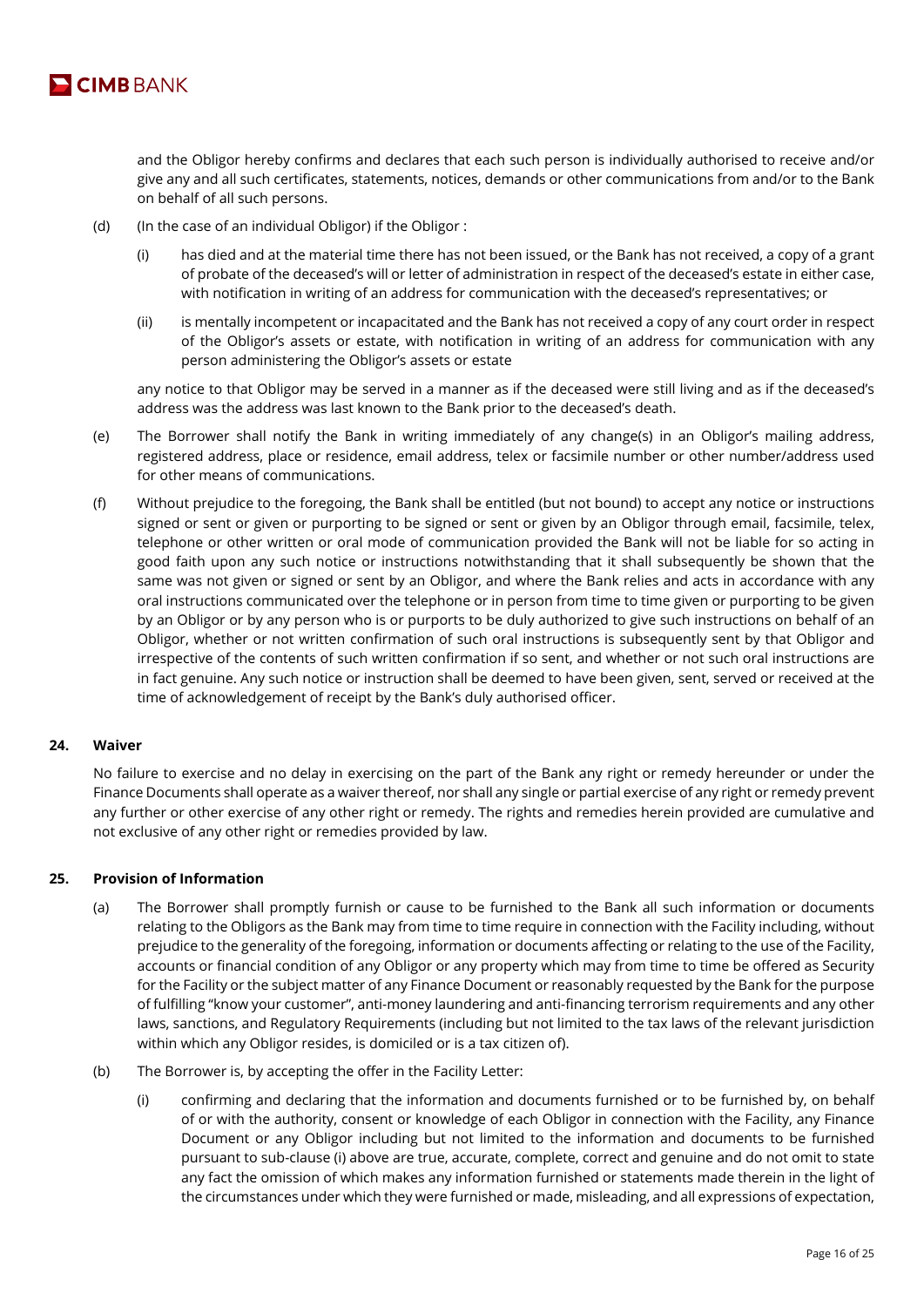

intention, belief and opinion and all projections and forecasts contained therein were honestly made on reasonable grounds after due and careful enquiry by the Obligor;

- (ii) permitting the Bank (but the Bank is not obliged) to obtain or verify any information from any source in relation to the Facility, any Finance Document and any Obligor and the Bank shall be entitled (without any verification or further verification) to rely upon, utilise and/or disclose any information (howsoever obtained) in relation to the Facility, any Finance Document and any Obligor irrespective of whether or not the Facility have been utilised, cancelled or terminated;
- (iii) acknowledging, confirming and agreeing that although:
	- i. the Bank shall be entitled (but not obliged) to rely and/or act on any and/or all information and/ or documents whatsoever (including but not limited to any feasibility study reports, projections, forecasts or information memoranda) which may from time to time be furnished by, on behalf of or with the authority, consent or knowledge of any Obligor to the Bank in connection with the Facility or any indulgence extended, granted or permitted by the Bank to any Obligor or any person whomsoever or the application for or for the renewal or extension of the Facility or any such indulgence; and
	- ii. the Borrower shall be accountable and liable to the Bank for all such information and documents and for the accuracy, veracity and authenticity thereof;

nevertheless, notwithstanding anything to the contrary contained herein, neither the reliance by the Bank on any of such information or documents nor the granting or making available or the continuing to grant or make available or the renewal or extension of the Facility by the Bank or any indulgence extended, granted or permitted by the Bank or any renewal or extension of such indulgence or any other act or omission of the Bank shall be treated as and/or deemed to be an acceptance, acknowledgement or admission by the Bank of any or all such information and/or documents (including but not limited to the contents thereof) or of the accuracy, veracity or authenticity thereof.

(iv) The Borrower shall promptly notify the Bank or cause the Bank to be promptly notified of any change in any information or documents furnished by, on behalf of or with the authority, consent or knowledge of each Obligor in connection with the Facility, any Finance Document or any Obligor or if any such information or document is or ceases to be true, accurate, complete, correct or applicable for any reason whatsoever.

## **26. Disclosure**

- (a) Each Obligor irrevocably and unconditionally consents for the Bank and any officer (as defined in the Banking Act 1970 (the "**Banking Act**")) of the Bank to disclose any customer information (as defined in the Banking Act) relating to that Obligor or any information whatsoever relating to that Obligor as the Bank shall consider appropriate to any person wherever situate, at any time and for any purpose whatsoever, including without limitation disclosures to:
	- (i) the Bank's parent or ultimate holding company, any of its affiliates or related entities, its head office and any other branch, office or unit in or outside Singapore;
	- (ii) the Monetary Authority of Singapore and any statutory and revenue authorities;
	- (iii) the police, any public officer in connection with any investigation or offence, or any person to the extent required for the purpose of any litigation, arbitration, investigative or regulatory proceedings or procedure;
	- (iv) the Bank's auditors and any of its professional advisers and any other persons or organisations providing services to it (including any rating agency, insurer or insurance broker, direct or indirect provider of credit protection, debt collection agency, credit reference agency or contractor) whether in Singapore or elsewhere,
	- (v) any person or organisation whether in Singapore or elsewhere, engaged by the Bank for the purpose of performing or in connection with the performance of services or operational functions of the Bank where such services or operational functions have been out-sourced;
	- (vi) any person to whom disclosure is permitted or required by the Banking Act 1970 or to any other person or entity in connection with any statutory provision, law or regulations, including where required by any domestic or overseas regulators or tax authorities to establish the Obligor's tax liability in any/or the relevant jurisdiction;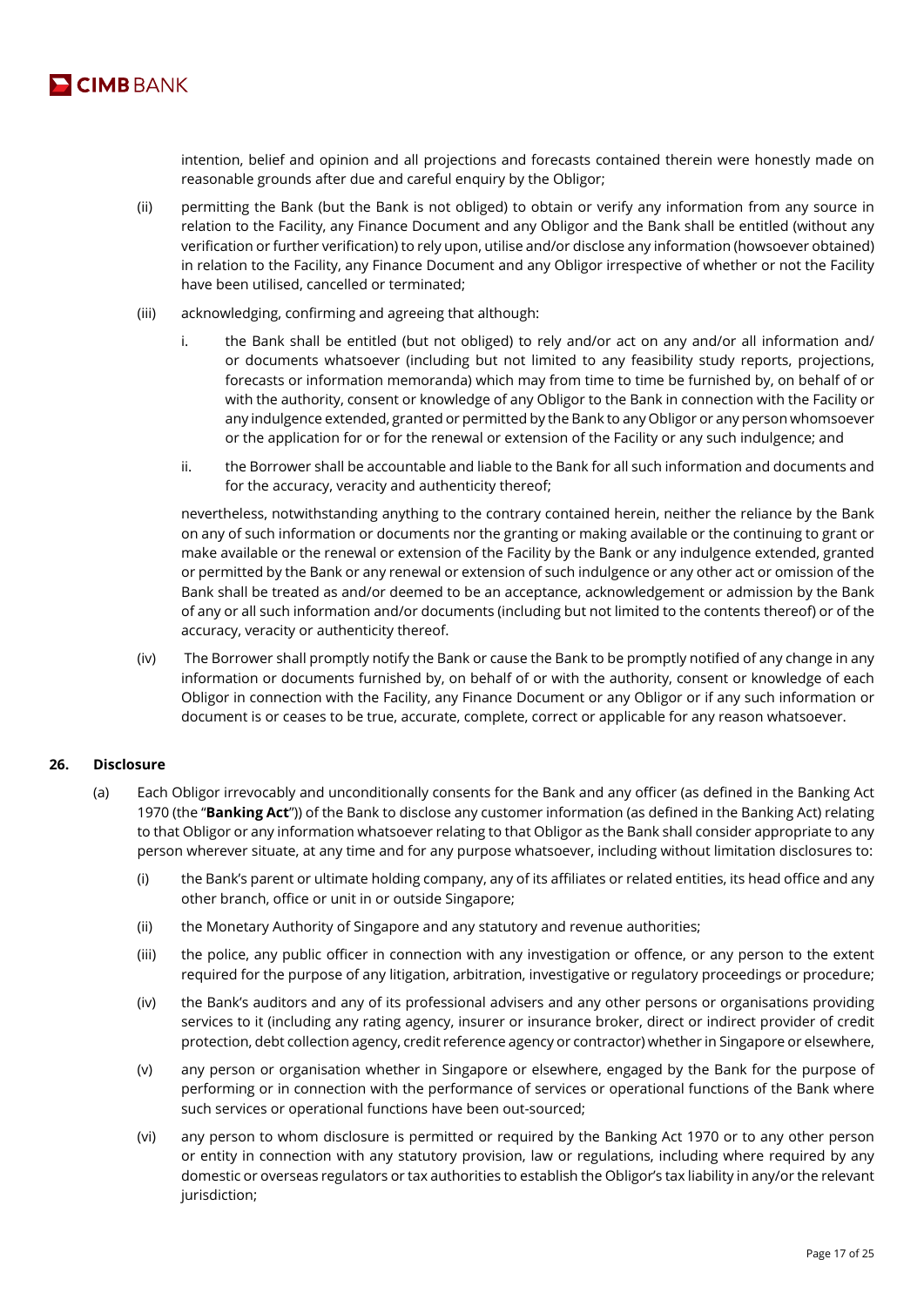

- (vii) any credit bureau or any other organisation or corporation or to any member thereof, for the purposes of, without limitation, assessing the respective Obligor's credit worthiness;
- (viii) any other person to whom the Bank assigns or transfers (or may potentially assign or transfer) all or any of its rights and obligations under the Finance Documents;
- (ix) the Bank's stationery printer, external printer, agent or storage or archival service provider (including but not limited to any provider of microfilm service or any electronic storage, archival or recording facility) for the purpose of making, printing, mailing, storage, microfilming and/or filing personalised cheques, statements of accounts, cards, labels, mailers or any other documents or items on which the your name and/or other particulars appear, or any data or records or any documents whatsoever;
- (x) any information gathering or processing organisation or department conducting surveys on the Bank's behalf whether in Singapore or elsewhere;
- (xi) any person in compliance with, or whom the Bank in good faith believes is entitled to such relief pursuant to, the order, notice or request of any government agency or authority or courts in Singapore or of a jurisdiction where any of the Bank's overseas branches or offices are situated or where the Bank has assets;
- (xii) any person or organisation for the purpose of collecting and recovering for and on the Bank's behalf, or securing for your benefit or repaying on your behalf, any sums of money owing to the Bank from you;
- (xiii) any person who is a recipient of a transaction initiated by you (but only to the extent required to identify you as the originator of the transaction) or to any person who is a potential sender of a transaction to you (but only to the extent required to confirm your identity as the intended beneficiary of the transaction) or to any person who has successfully sent a transaction to you (but only to the extent required to confirm your identity as the recipient of the transaction);
- (xiv) any person which we believe in good faith to be you or your authorised signatory;
- (xv) your solicitors or legal representatives. For this purpose, you agree that we may reasonably rely on any correspondence from such persons or entities stating to be your solicitors or legal representatives;
- (xvi) any other Obligor;
- (xvii) any person permitted by the Borrower or any Obligor;
- (xviii) any person in connection with any statutory law or regulatory requirements, including where required by any domestic or overseas regulators or tax authorities or where necessary to establish an Obligor's tax liability in any/or the relevant jurisdiction;
- (xix) any other persons for any purpose whatsoever, including but not limited to persons who are being assessed by the Bank as potential service providers and who have signed a non-disclosure agreement with the Bank; and/or
- (xx) any person, corporation, firm, partnership, limited partnership, limited liability partnership, society, association, trade union, institution and other business concern, whether local or foreign, where we in good faith deem it reasonable to make such disclosure.
- (b) Each Obligor further agrees that the persons specified in Clause 26 and any service provider selected by them may further disclose such information as required by any applicable law, regulation, judgment or order of court or of any tribunal or otherwise, in Singapore or any other jurisdiction (including without limitation any governmental authority, regulator including any central bank or other fiscal or monetary authority in any jurisdiction).
- (c) This Clause 26 is not, and shall not be deemed to constitute, an express or implied agreement by the Bank with any Obligor for a higher degree of confidentiality than that described in Section 47 of the Banking Act and in the Third Schedule to the Banking Act. Further, this provision shall be in addition to, and not in substitution for, (i) any other agreement/provision agreed to between the parties (whether before or after the date hereof) which gives broader rights of disclosure to either party than contained herein or (ii) the Bank's other rights of disclosure under and pursuant to any applicable law, including without limitation the Banking Act of Singapore or the Personal Data Protection Act 2012 and nothing herein is to be construed as limiting any of those other rights. The Bank's right to disclose information as set out in this Clause 26 shall survive the termination of the Facility and/or the termination of any relationship between the Obligors and the Bank for any reason whatsoever.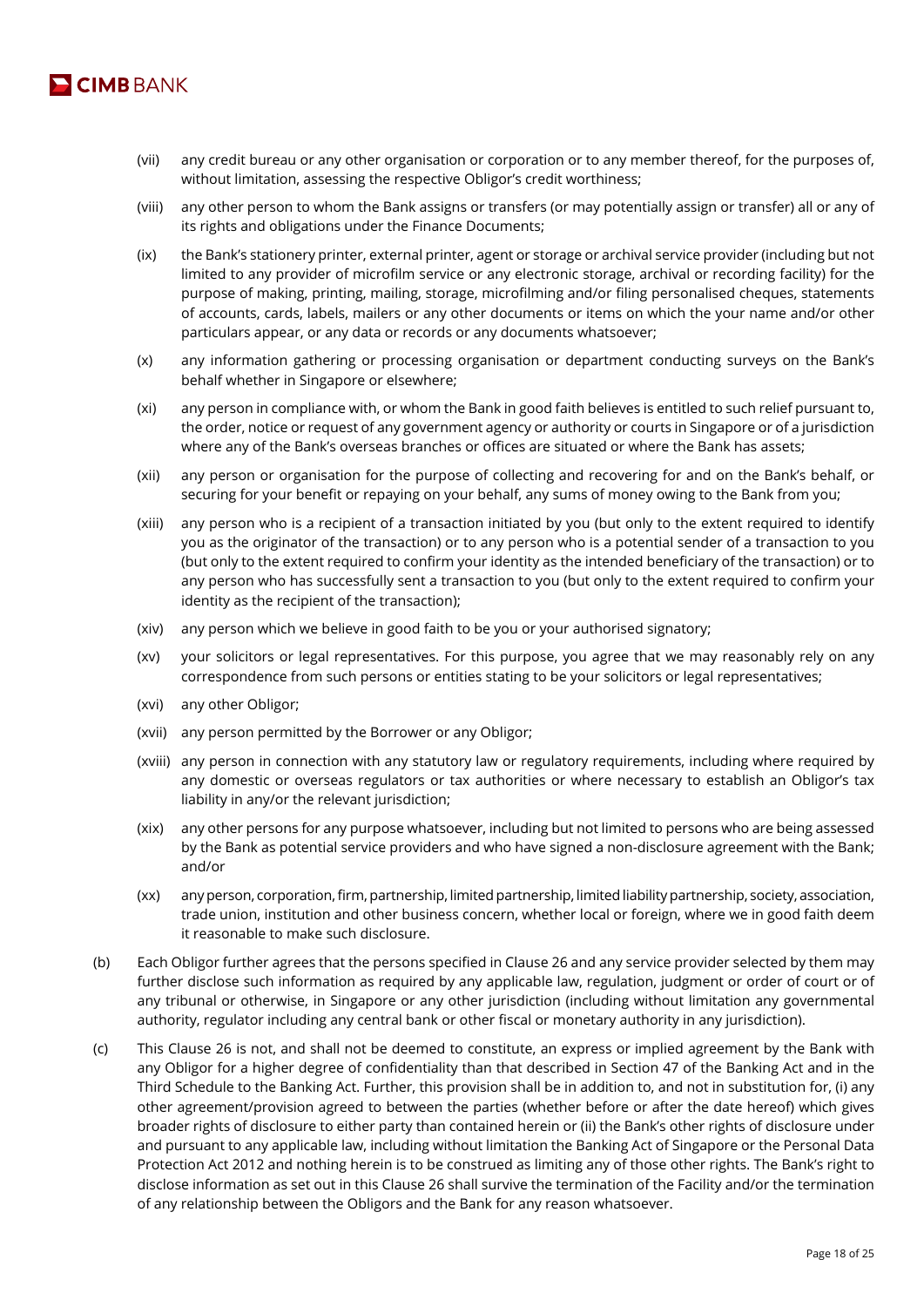

# **27. Personal Data Protection**

- (a) The Bank's Personal Data Protection Terms and Conditions (the "**CIMB Personal Data Terms**", available at https:// www.cimb.com.sg/content/dam/cimbsg/personal/document/tnc/regulations-policies/pdpa.pdf or on request, and as may be amended and/or substituted from time to time) is incorporated by reference into and forms part of these Standard Terms and Conditions and shall apply to all personal data that the Obligors provide to the Bank or that the Bank obtains from any other sources or that arises from the Obligors' relationship with the Bank or any of the Bank's related corporations.
- (b) Each Obligor agrees and consents to the Bank's collection, use, disclosure and processing of personal data in accordance with the CIMB Personal Data Terms and these Standard Terms and Conditions. Each Obligor's consent given in this Clause 27 is also given to the Bank's collection, use or disclosure of the personal data for the purposes mentioned in Clause 26 in accordance with the CIMB Personal Data Terms and these Standard Terms and Conditions.
- (c) Where any Obligor provides the Bank with the personal data of an individual (other than that Obligor itself, if it is an individual), that Obligor represents, undertakes and warrants that it has obtained that individual's prior agreement and consent to the collection, use, disclosure and processing of that individual's personal data by the Bank in accordance with the CIMB Personal Data Terms and these Standard Terms and Conditions and that the personal data provided by that Obligor to the Bank is true, accurate and complete.
- (d) In the event of any conflict or inconsistency between these Standard Terms and Conditions and the CIMB Personal Data Terms, the provisions of these Standard Terms and Conditions shall prevail.
- (e) Any consent given by any Obligor in relation to the collection, use, processing and disclosure of personal data shall continue notwithstanding that Obligor's death, incapacity or dissolution, the termination of any or all of that Obligor's accounts, the termination of the Facility and/or the termination of any relationship between the Obligors and the Bank for any reason whatsoever

#### **28. Valuation**

(a) The Bank shall be entitled, from time to time as and when it deems fit, to carry out or to require the Borrower to carry out, at the cost and expense of the Borrower, a valuation or revaluation on any property of any Obligor which is offered by the Obligor as security to the Bank in respect of the Facility or which is the subject matter of any Finance Document and for the purpose of such valuation or revaluation the Bank may appoint or require the Borrower to appoint a valuer acceptable to the Bank and the Borrower shall give or cause to be given to the Bank or such valuer such rights of access and entry and such written authorities as may be required by the Bank or such valuer.

Any determination of the Bank as to the value of or attributable to any property of any Obligor which is offered by the Obligor as Security to the Bank in respect of the Facility or which is the subject matter of any Finance Document shall be binding and conclusive on the Borrower.

(b) If the Eligible Securities or Secured Amounts is denominated in a currency other than Singapore dollar base currency, for the purpose of determining the LTV, the Bank will consolidate and set off the respective debits and credits amount by reference to a Singapore dollar base currency (effecting foreign exchange conversion for such purpose at such rate(s) as the Bank deems in good faith appropriate) to determine the net credit or debit relevant for determining the LTV.

## **29. No Liability**

Notwithstanding anything to the contrary in the Facility Letter, these Standard Terms and Conditions or any other document or under any law, the Bank shall not be liable in any manner whatsoever (and whether under law or in equity or otherwise) and under any circumstances whatsoever to any Obligor or any other person whomsoever for any delay whatsoever arising out of or in connection with:

- (a) the preparation, execution or perfection of any of the Finance Documents;
- (b) the satisfaction of any of the conditions for the drawdown or utilisation of the Facility or any part thereof;
- (c) the drawdown or utilisation of the Facility or any part thereof;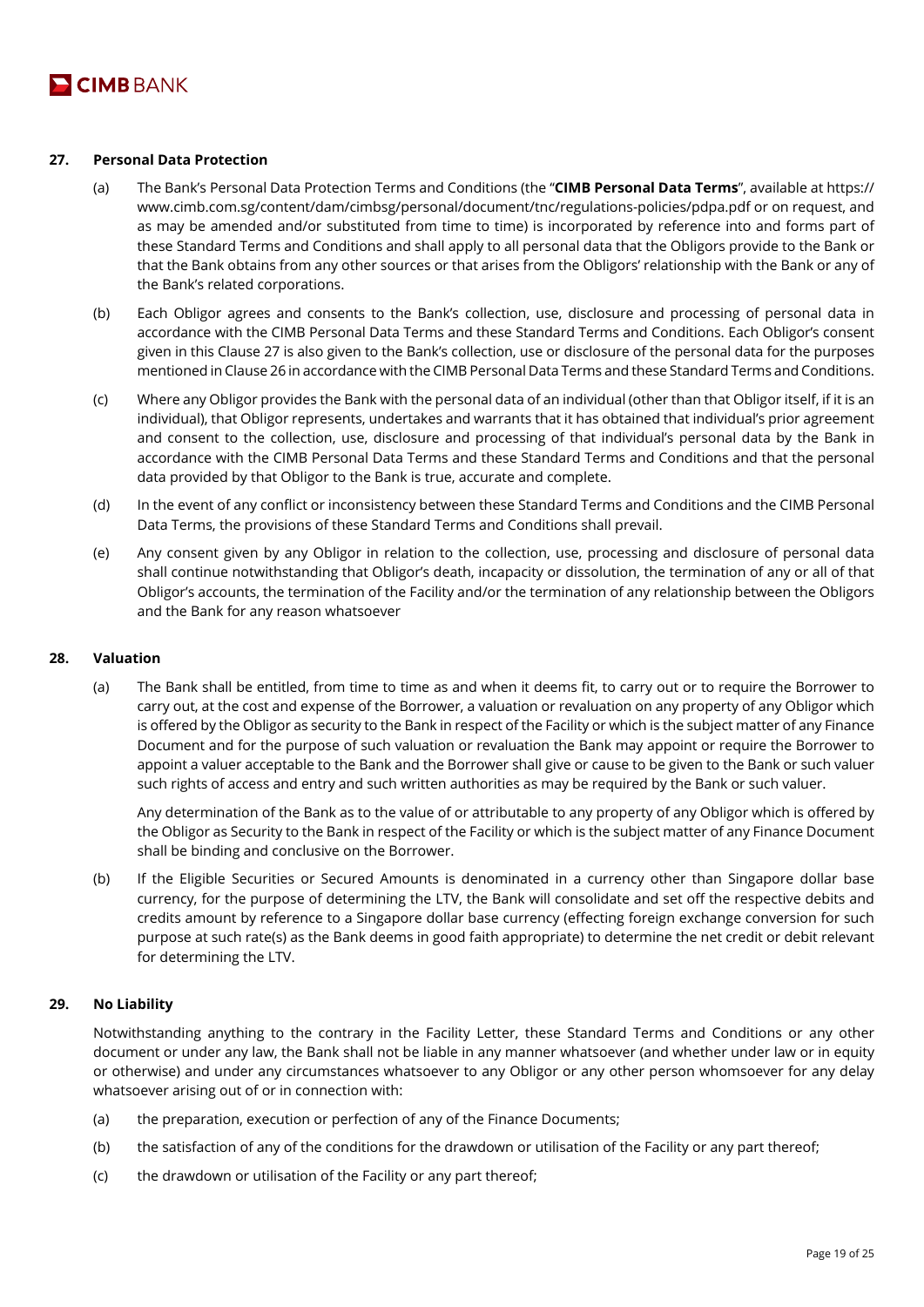

- (d) effecting or otherwise in connection with any indulgence (including but not limited to the release or discharge of any document or Security) agreed to be extended, granted or permitted by the Bank to the Borrower or any other Obligor or any person whomsoever whether providing Security for the Facility or otherwise; or
- (e) the preparation, issue, execution, delivery, submission, perfection or registration of any redemption statement, undertaking, release, reassignment, discharge or other document or instrument whatsoever in relation to the redemption, release, reassignment or discharge of any Security under the Finance Documents or of any Finance Documents;
- (f) any act of God, fire, war, revolution, insurrection, riots, severance or suspension or deterioration of diplomatic ties, civil unrest or civil commotion, flood, earthquakes, natural disasters, energy or labour strikes, disturbances, lockouts, trade or labour disputes, sabotage, accident, change in the monetary or political (including any local, national or international outbreak or escalation of hostility, insurrection or armed conflict) condition of any country;
- (g) the imposition or enactment of any law, rules or regulations by any government or governmental agency in any relevant jurisdiction where any securities exchange is situated affecting the operation of the Facility or the performance of any party under the Finance Documents;
- (h) any security processes performed by the Bank for fraud detection, anti-money laundering or anti-financing terrorism purposes or to comply with any law, sanctions or Regulatory Requirements, howsoever caused (including but not limited to by reason of any negligence or default on the part of the Bank); or
- (i) any failure in the performance or function or breakdown or disruption of any of the Bank's computers (whether hardware or software), machinery, equipment, products and/or systems (whether electronic, telecommunicative or otherwise) maintained or used by the Bank or in connection with or otherwise the Bank's business whatsoever, including but not limited to the failure or inability of such computers, machinery, equipment, products and systems or any one or more of them to accept, recognise, store, process and/or transmit dates or data with respect to dates,

howsoever caused (including but not limited to by reason of any negligence or default on the part of the Bank) or for any and/or all consequences arising from any such delay (including but not limited to any loss or damage whatsoever howsoever arising from any such delay which may be incurred or suffered by any Obligor or any other person whomsoever).

Notwithstanding anything to the contrary, the Bank shall not be liable for any amount being loss of income or profit or savings or indirect, incidental, consequential, exemplary, punitive or special damage even if the Bank has been advised of the probability of such damages in advance, and all such damages are expressly disclaimed.

## **30. Costs**

The Borrower shall pay and bear from time to time all fees, costs, charges, expenses, taxes and other moneys in any way connected with or arising out of the Facility and/or the Finance Documents from time to time including but not limited to all fees, costs, charges, expenses, taxes and other moneys whatsoever including but not limited to (a) the Bank's solicitors' costs on a full indemnity basis; (b) the charges of the Bank's valuers, appraisers, estate agents and auctioneers; (c) quit rent, assessment, rates, taxes, drainage charges, sewerage charges, service charges, maintenance fee, insurance premiums, sinking fund payments and other outgoings, charges and payments whatsoever that may be payable in respect of any property which is the subject matter of any Security Document; and (d) all costs and expenses incurred or expended by the Bank in the negotiation, preparation, execution, completion, stamping, registration and/or perfection and/or discharge and/or release of any of the Finance Documents and/or any Security and/or in the collection of any moneys due or becoming due under the Finance Documents and/or in enforcing and/or preserving any of the Security and/or any of the rights under the Security Documents and/or in connection with or arising out of any variation or review of the Facility by the Bank and/or otherwise in connection with the Facility and/or the Finance Documents or for or on behalf of or for the account of any Obligor irrespective of whether or not the Facility are utilised, suspended or cancelled.

All moneys whatsoever agreed to be paid by any Obligor under any of the provisions of the Finance Documents which are not paid may be paid by the Bank without any obligation so to do upon the failure of any Obligor to do so.

All such fees, costs, charges, expenses, taxes and moneys referred to above in this Clause or in any of the provisions of the Finance Documents or otherwise howsoever shall be payable by the Borrower to the Bank on demand from time to time and shall bear interest thereon at such rate as may be determined by the Bank from the date of the moneys having been paid or expended until such time such moneys and the interest thereon are paid to and received in full by the Bank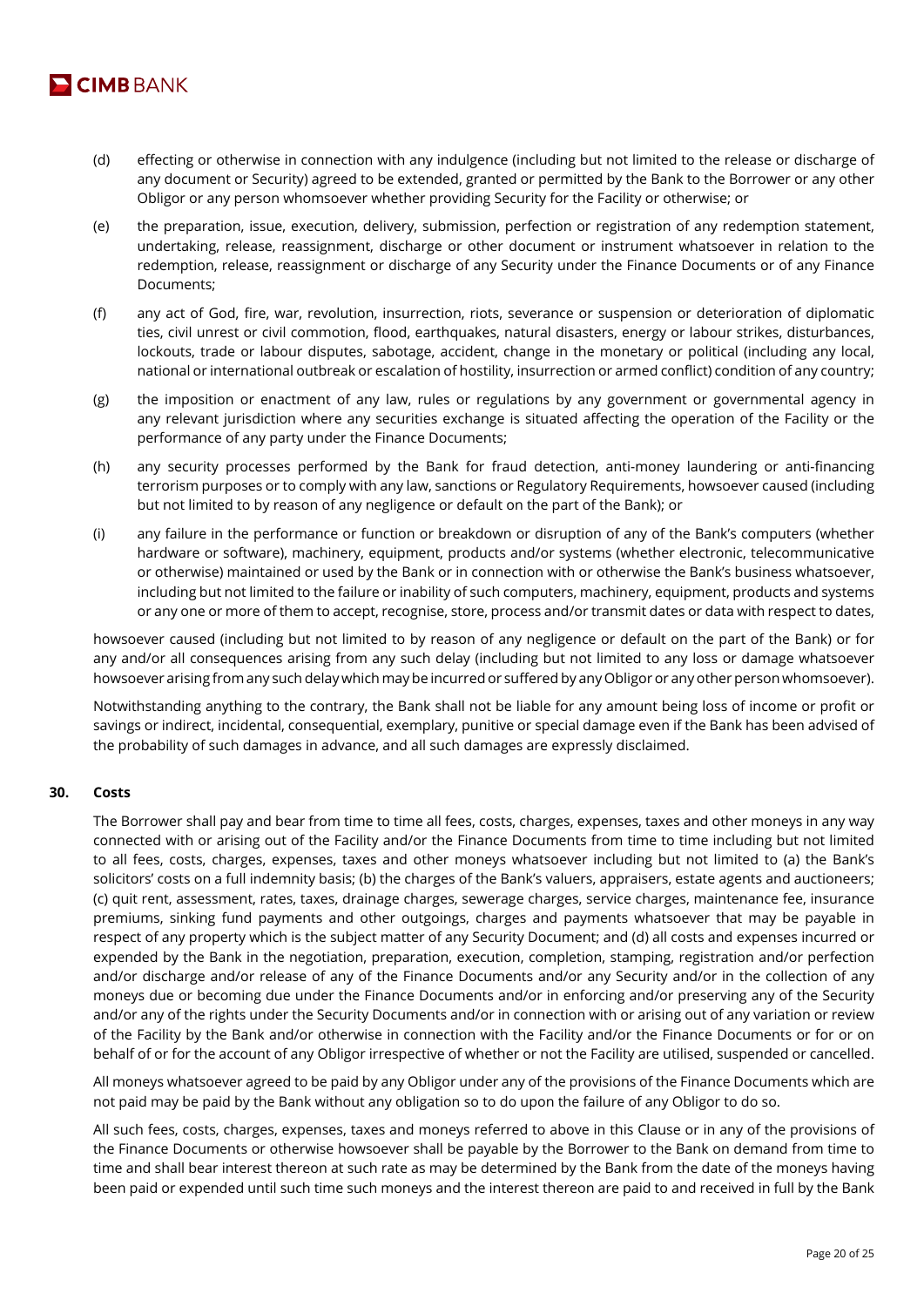

and until such payment shall constitute part of the amount secured under the Finance Documents and may be debited into the Borrower's account with the Bank without notice to the Borrower.

#### **31. Evidence of Indebtedness**

For all purposes (including but not limited to any proceedings relating to any of the Finance Documents) a statement issued by or on behalf of the Bank as to any amount due to the Bank under any of the Finance Documents which is:

- (i) signed by an officer of the Bank; or
- (ii) contained in a document produced by a computer in the course of its ordinary use;

shall, in the absence of manifest error or unless otherwise provided in any of the Finance Documents, be binding on and conclusive evidence against the Borrower that such amount is in fact due and payable.

#### **32. Joint and Several Liability**

If an Obligor comprises more than one person:

- (a) the undertakings and obligations of the Obligor whether set out in these Standard Terms and Conditions or otherwise shall be construed as the joint and several undertakings and obligations of each such person, and all references to the Obligor shall where the context so admits also be construed as a reference to any one or more of the persons constituting the Obligor;
- (b) any one or more of such persons ("**Original Signatories**") is not bound by the provisions of a Finance Document (whether by reason of its or their lack of capacity or improper execution or for any other reason whatever), the remaining Original Signatory or Original Signatories shall continue to be bound by the provisions of the Finance Document as if such other Original Signatory or Original Signatories had never been party hereto;
- (c) the Bank shall be at liberty to release or discharge any one or more of such persons from liability or to compound with, accept compositions from or make any other arrangements with any of such persons without in consequence releasing or discharging any other of such persons or otherwise prejudicing or affecting the Bank's rights and remedies against any other of such persons;
- (d) any one or more of such persons shall have full authority to give any instructions ("**Instructions**") with respect to the Facility, the Eligible Securities or any matter arising under or in connection with a Finance Document, as applicable. Accordingly, any relevant Instruction or notice from any one of such persons shall be deemed to be given for and on behalf of all the persons, and shall be binding upon the other persons, comprising the Obligor as if the Instruction or notice came from all persons comprising the Obligor and that the other persons had expressly authorised the other persons comprising the Obligor to so issue the notice or Instruction. If, prior to acting on Instructions received from any such person, the Bank receives contradictory Instructions from another such person, the Bank may thereafter choose to cease such action until the collective and consensus Instructions of all persons comprising the Obligor are received in writing and shall not be liable in any way whatsoever for any losses, damages, costs and expenses arising due to or as a consequence of not acting until such Instructions of all persons comprising the Obligor with regards to such action are received by the Bank;
- (e) without prejudice to the generality of the above, in the absence of express Instructions as to which of the persons comprising the Obligor is authorised to collect or receive Eligible Securities or money from the Bank, delivery or transfer of Eligible Securities or money by the Bank to any one of the persons comprising the Obligor is deemed to fulfil the Bank's delivery obligations to all persons comprising the Obligor;
- (f) the Bank is entitled to treat each person comprised within the Obligor generally as authorised to deal with the Bank in connection with the Facility, the Eligible Securities and/or the Finance Documents (as applicable) as fully and completely as if the other persons comprised within the Obligor has no interest herein. Accordingly, all payments by the Bank to the Obligor hereunder may be made in favour of or to any person comprised within the Obligor;
- (g) where the Custody Account and/or Pledged Account opened by the Bank for the Obligor pursuant to Clause 5 hereof is operated by a single signing authority, upon notice of the death of any one of the joint account holders, the Bank shall be entitled to transfer any Eligible Securities held in the Custody Account and/or the Pledged Account to the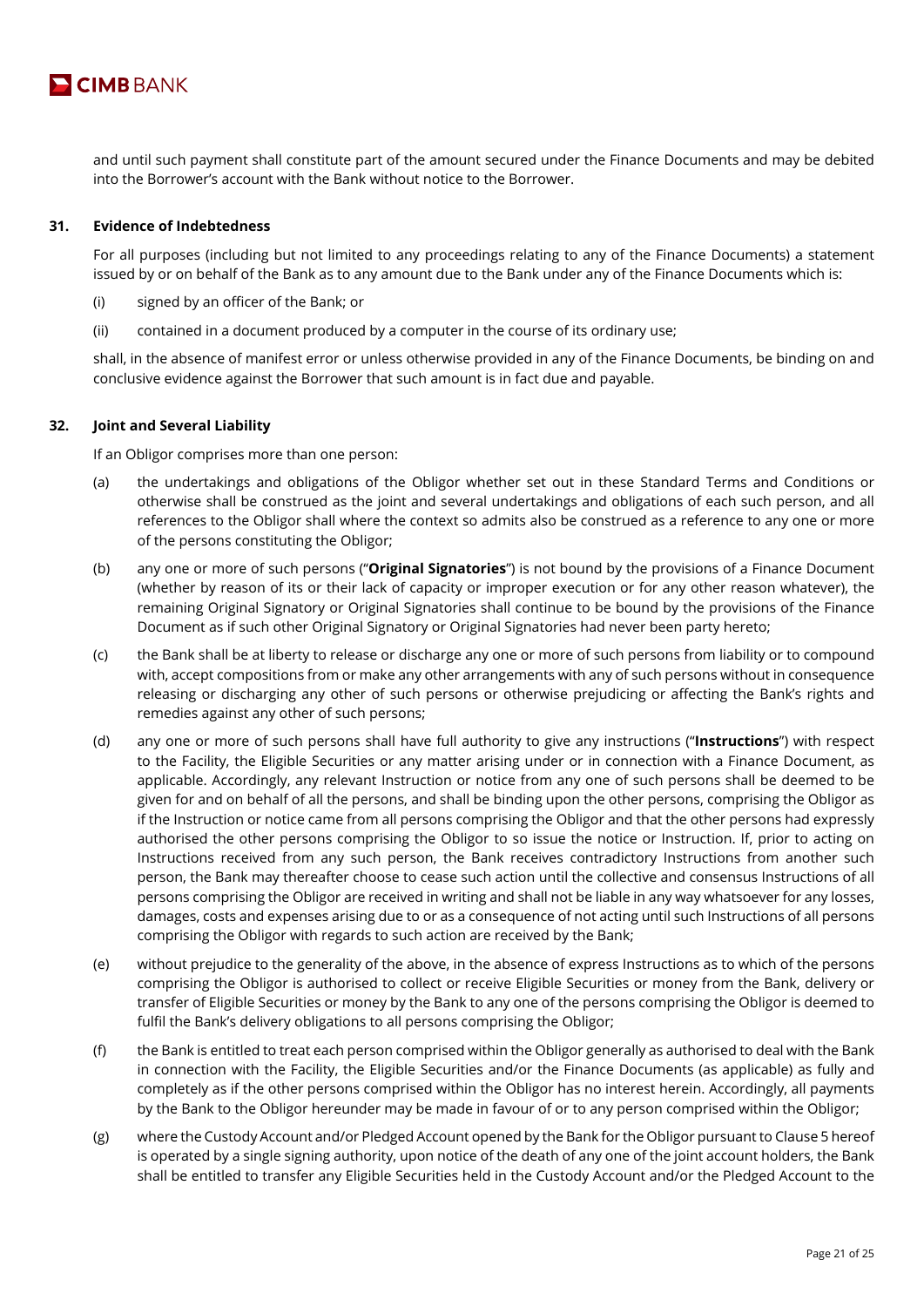

survivor and, if more than one survivor, in their joint names provided that prior to such transfer, the indebtedness of any one of the joint account holders to the Bank shall be first set-off from the Eligible Securities;

- (h) where the said Custody Account and/or Pledged Account is operated with joint signing authority, upon notice of the death of any one of the joint account holders, the Bank shall be entitled to freeze the Custody Account and/ or Pledged Account and to retain the Eligible Securities in the Custody Account and/or Pledged Account until such time the joint account holder's successor produces a grant of probate or letters of administration;
- (i) if any one of the joint account holders becomes bankrupt, the Custody Account and/or Pledged Account can be operated or closed only by the joint signatures of the trustee in bankruptcy and the other joint account holders;
- (j) the joint accountholders of the Custody Account and/or Pledged Account and their estate undertake to indemnify the Bank and to keep the Bank indemnified against all claims, costs, expenses, losses and damages, including those arising from:
	- (i) the transfer of the Eligible Securities in the Custody Account and/or Pledged Account to the survivor(s) in the manner stated as aforesaid; or
	- (ii) the freezing of the Custody Account and/or Pledged Account and the retention of the Eligible Securities in the Custody Account and/or Pledged Account in the manner stated as aforesaid; or
	- (iii) any dispute between any of the account holder(s) and any personal representatives of the deceased joint account holders. The Bank shall be entitled to debit from the Custody Account, Pledged Account and/or any account held in the name of any of the joint account holders such claims, costs, expenses, losses and damages at the Bank's sole discretion.

# **33. Delegation**

The Bank may, in its absolute discretion, at any time and from time to time delegate by power of attorney or through any other available means to any person(s) or fluctuating body of persons all or any of the powers, authorities and discretion vested in the Bank under the Facility Letter and these Standard Terms and Conditions in relation to the Securities or any part thereof and any such delegation (including sub-delegation) may be on any terms and conditions as the Bank think fit and the Bank shall not be in any way responsible for any loss or damage to the Borrower arising from any act, default, omission, misconduct or negligence from such delegate or sub-delegate.

## **34. Power of Attorney**

The Borrower by way of security hereby irrevocably appoints the Bank and every such delegate or subdelegate (if any) as the Bank may designate as the attorney of the Borrower in the Borrower's name or otherwise with full powers of substitution to execute and do all such assurances, acts and things which the Borrower ought to do under the provisions of the Finance Documents to execute and complete any transfer or documents which the Bank may require for perfecting its title to or for vesting the Securities to or in the name of the Bank or its nominees and/or to recover and/or to receive from any parties involved all sums due to the Borrower in respect of the Securities and/or to enforce any rights in respect thereof and give valid receipts and/or to take such proceedings at the cost and expense of the Borrower, whether by way of action, distress or otherwise as the Bank may in its absolute discretion consider necessary or advisable and/or to enforce any of the rights aforesaid and the Borrower hereby ratifies and confirms all whatsoever acts and deeds of the attorney or attorneys as he/she/they shall lawfully do under this power of attorney.

## **35. Severability**

Any provision of the Facility Letter or these Standard Terms and Conditions which are illegal, void, prohibited or unenforceable in any jurisdiction shall as to such jurisdiction be ineffective to the extent of such illegality, voidness, prohibition or unenforceability without invalidating the remaining provisions hereof or any part thereof and any such illegality, voidness, prohibition or unenforceability in any jurisdiction shall not invalidate or render illegal, void or unenforceable any such term, condition, stipulation, provision, covenant or undertaking in any other jurisdiction.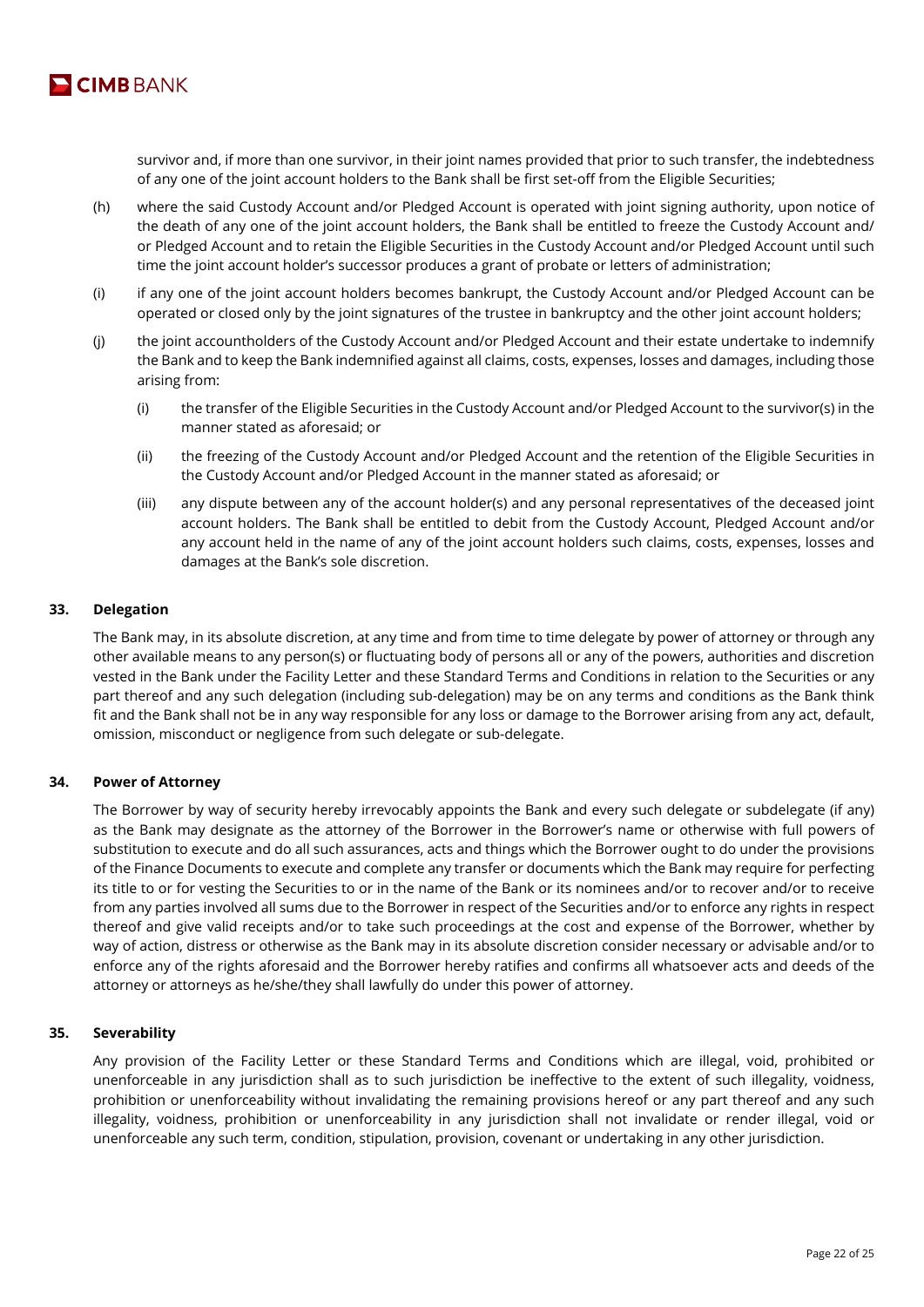

#### **36. Currency**

All sums of moneys herein offered by the Bank to and to be repaid by the Borrower to the Bank shall be in the relevant Optional Currency. If the Bank receives payments or repayments in a currency other than the relevant Optional Currency, the Bank may convert the amount into the Optional Currency at an exchange rate selected at its sole discretion.

## **37. Right of Third Parties**

Notwithstanding the provisions of the Contracts (Rights of Third Parties) Act 2001 of Singapore, no term of the Finance Documents is enforceable by a person who is not a party hereto, save for the Nominee.

#### **38. Counterparts**

Each Finance Document may be executed in any number of counterparts, and this has the same effect as if the signatures on the counterparts were on a single copy of the Finance Document.

#### **39. Service of Process**

Personal service of any writ of summons or other originating process or sealed copy thereof, pleadings or other documents may be effected on the Borrower and/or any other Obligor by leaving the same at the address stated in the Facility Letter or at the place of business or abode or the address in Singapore of the Borrower and/or such other Obligor last known (and in this connection the Bank shall be entitled to rely on the records kept by it or that of any registry or government or statutory authority) and if the last known address of the Borrower and/or any such other Obligor shall be a postal box number or other hold mail address then personal service may be effected by posting the same to such address or addresses and the Borrower and/or that Obligor irrevocably confirm that service of such writs of summons, originating process, pleadings or documents in the manner aforesaid shall be deemed good sufficient personal service on the Borrower and/or that Obligor. Nothing herein shall affect the right to serve process in any other manner permitted by law. In addition, the Borrower and/or any Obligor undertakes, upon the Bank's request, to nominate an agent with an address in Singapore to accept service of any legal process in Singapore on behalf of the Borrower and/or Obligor. Such agent shall acknowledge in writing to the Bank its appointment as agent and service of legal process on such agent shall be deemed to constitute service on the Borrower and/or Obligor.

## **40. Amendments**

The Bank may at any time at its absolute discretion and upon written notice to the Obligors, change any one or more of these Standard Terms and Conditions governing the Facility. Such change(s) shall take effect from the date stated in the notice.

The Bank may notify the Obligors of any change(s) to these Standard Terms and Conditions governing the Facility by:

- (a) notifying the Borrower of such change(s) in accordance with Clause 23;
- (b) publishing such change(s) in the statement(s) of account to be sent to the Borrower;
- (c) displaying such change(s) online at the Bank's branches or automatic teller machines;
- (d) posting such change(s) on the Bank's website;
- (e) publishing such change(s) in any newspapers; or
- (f) such other means of communications as the Bank may determine in its absolute discretion.

If the Borrower does not accept the change(s) referred to in this Clause, the Borrower shall forthwith repay to the Bank all monies owing under the Facility Letter. Where the Borrower continues to use the Facility or if the Facility remain outstanding after such notification, the Borrower and/or any other Obligor shall be deemed to have agreed with and accepted such change(s).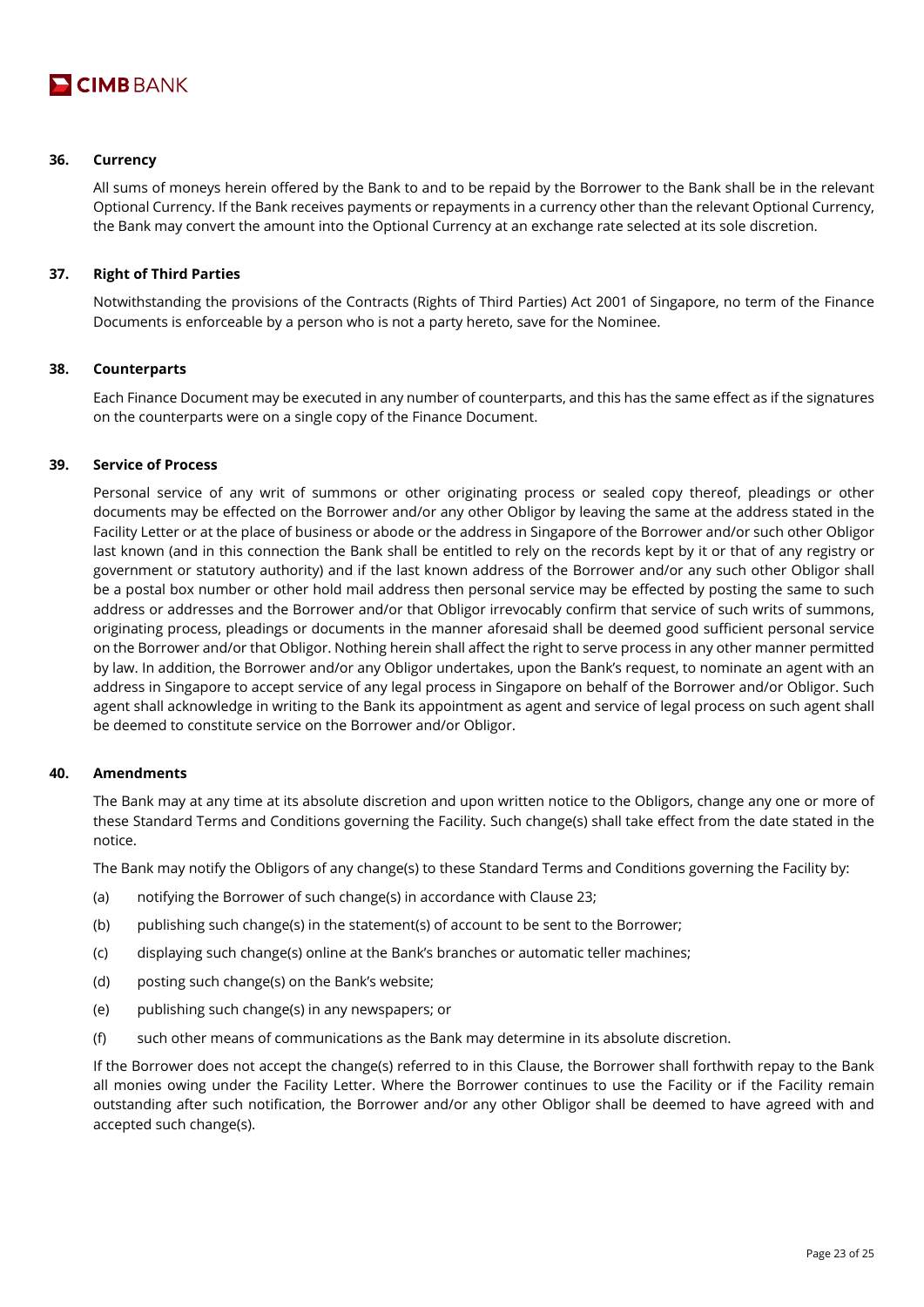

## **41. Governing Law and Enforcement**

The Facility Letter and these Standard Terms and Conditions are governed by the Laws of Singapore. The courts of Singapore have exclusive jurisdiction to settle any dispute arising out of or in connection with the Facility Letter and these Standard Terms and Conditions (including a dispute regarding the existence, validity or termination of the Facility Letter and these Standard Terms and Conditions) (a "Dispute"). The parties agree that the courts of Singapore are the most appropriate and convenient courts to settle Disputes and accordingly, no party will argue to the contrary. This Clause 41 is for the benefit of the Bank only. As a result, the Bank shall not be prevented from taking proceedings relating to a Dispute in any other courts with jurisdiction. To the extent allowed by law, the Bank may take concurrent proceedings in any number of jurisdictions.

#### **42. Inconsistency**

In the event of any inconsistency between the provisions of the following documents, the following order of priority shall prevail:

- (a) the Facility Letter;
- (b) the Standard Terms and Conditions;
- (c) any Security Document;
- (d) the Custody Account Terms and Conditions;
- (e) the Pledged Investment Account Terms and Conditions.

# **43. Change of Particulars**

The Borrower agrees and undertakes to notify the Bank immediately of any change in the particulars of the Borrower, or any information relating to any account or to these terms and conditions, supplied to the Bank. The Bank shall at all times be entitled to rely on the records in the application form last submitted by the Borrower unless any changes in the particulars therein have been notified to the Bank. The Bank is not obliged to verify any particulars furnished or updated online by the Borrower and the Bank shall not be liable or responsible for any loss suffered or incurred by the Borrower or any other person by reason of any error or omission in the completion of the application form or in the furnishing or online updating of the particulars by the Borrower.

#### **44. Authority of Personal Representatives**

- (a) All acts performed by the Bank prior to receiving written notice together with the necessary documentations, of the Borrower's death, incapacity of or incapability shall be valid and binding upon the Borrower and the Borrower's successors in title.
- (b) In the event of the Borrower's death, the Bank shall be absolutely protected in acting under these Standard Terms and Conditions until the Bank receives actual notice of death from the legal personal representatives or executors of the Borrower. The legal personal representatives or executors will be recognised by the Bank as having the sole authority to act under these Standard Terms and Conditions on behalf of the deceased Borrower.

#### **45. Electronic signature, records and documents**

- (a) Where the Bank in its discretion agrees to accept any notice or instruction from the Obligors through facsimile, telex, telephone, email or other electronic means (the "**Electronic Communication**"), the Bank shall be entitled to require the Obligors to sign such Electronic Communication, and in this connection the Obligors authorise and consent to the Bank collecting and linking its signature with the relevant Electronic Communication in electronic form, upon the submission of the Obligors' electronic signature or electronic image of the Obligors' signature, in a manner which complies with the Bank's internal processes and requirements.
- (b) The Obligors agree that such signature collected, received and/or stored in such electronic form shall be deemed to be equivalent to the Obligors' signature in hard copy for all purposes provided each such signature is collected